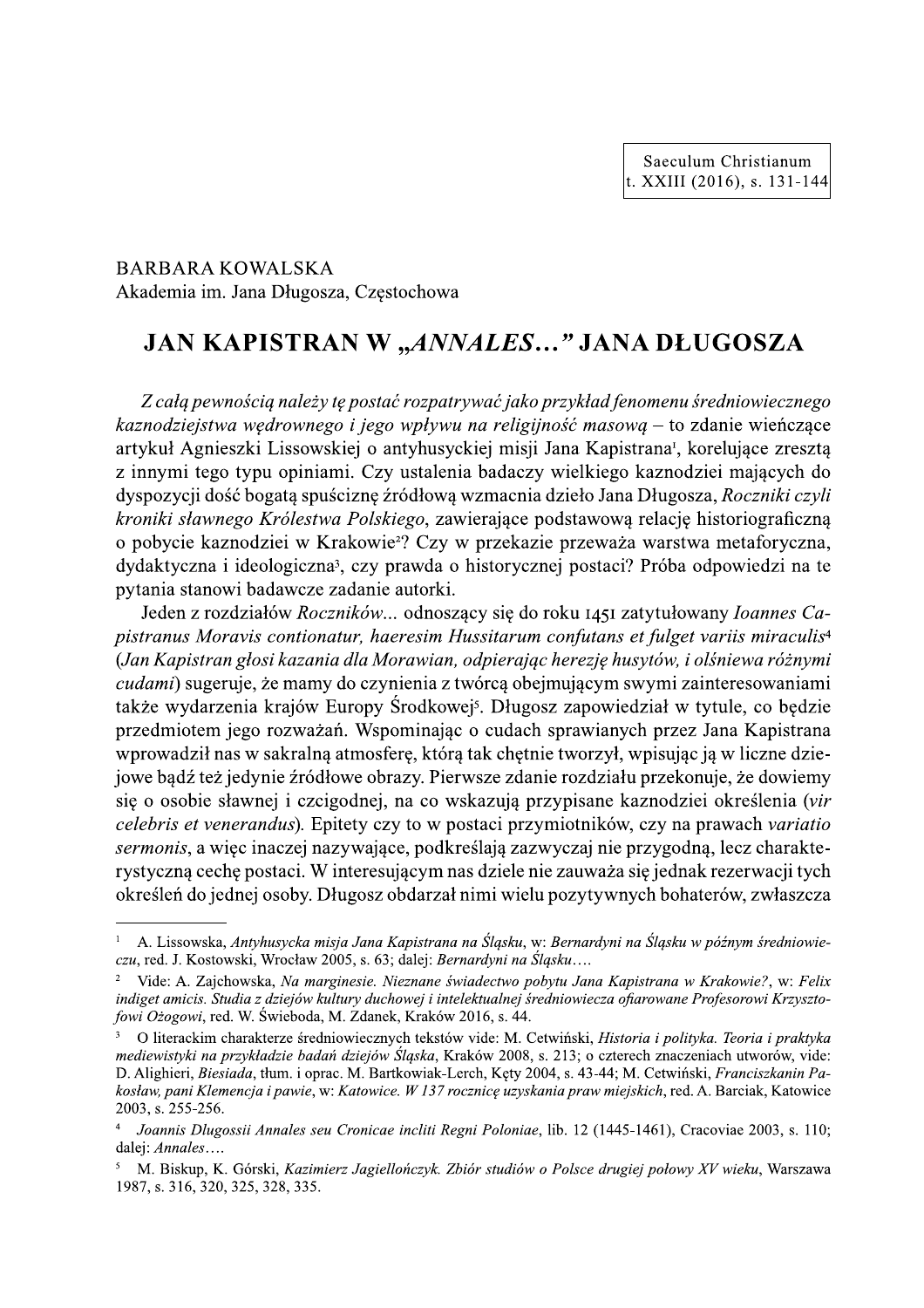zaś osoby duchowne<sup>6</sup>. W ich portretowaniu posługiwał się bowiem identycznym katalogiem zalet i wad<sup>7</sup>, różnie je jednak dobierając i akcentując. Wymienione zalety, już przez sam ich wybór, zdradzają nastawienie dziejopisarzą do Jana Kapistrana<sup>8</sup>.

W dalszej części czytamy, że bohater rozdziału należał do zakonu braci mniejszych obserwantów. Dowiadujemy się także, że z pochodzenia był znakomitym (sławnym, znanym) szlachcicem (genere quidem nobilis et inclitus)<sup>9</sup>. Przyjrzyjmy się i tym określeniom. Znany, sławny to pożądane cechy pozytywnego bohatera. Tylko taki człowiek mógł cieszyć się w średniowieczu szacunkiem, anonimowy, nieznany, czyli obcy, budził bowiem strach, wyzwalał negatywne emocje, a w konsekwencji chęć izolacji ze strony społeczeństwa<sup>10</sup>. Szlacheckie pochodzenie także wzmacniało wizerunek kaznodziej<sup>11</sup>. Trzeba jednak zaznaczyć, że mimo doceniania przez kronikarza szlachty, jego krytyka skierowana była niejednokrotnie właśnie pod jej adresem. Długoszowa charakterystyka tego stanu miała więc często ambiwalentny charakter<sup>12</sup>, stąd w dalszej części tego samego zdania czytamy, że zakonnik był sławny nie tyle z racji urodzenia, co dzięki swym czynom wspieranym łaską Bożą. Długosz i tym razem dał dowód hołdowania prowidencjalistycznej koncepcji dziejów, a więc przekonania, że losy ludzkie zależą od Boga<sup>13</sup>. Kieruje się zaś Jan, czytamy dalej, niezwykłą miłością, dzięki której osiąga rzeczy wręcz nieosiągalne<sup>14</sup>. Choć w czasach Długosza miłość bliźniego (caritas), bo o taką tu zapewne chodzi, w odróżnieniu od *amor* oznaczającą niszczącą i dziką namietność<sup>15</sup>, stała wysoko w hierarchii chrześcijańskich cnót, to dziejopisarz większą wagę

 $\ddot{6}$ M. Koczerska, Mentalność Jana Długosza w świetle jego twórczości, "Studia Źródłoznawcze", 15/1971, s. 125.

U. Borkowska, Regnum i sacerdotium w pismach Jana Długosza, "Studia Źródłoznawcze", 26/1981, s. 7.  $\overline{7}$ 

 $\,$  8  $\,$ Wskazują na stosunek autora do osoby określanej, vide: K. Liman, Epitety dotyczące osób w kronice polskiej Anonima Galla, w: Ars historica. Prace z dziejów powszechnych i Polski, red. M. Biskup, Poznań 1976, s. 341-342, 344, 354-355.

 $\overline{9}$ Annales..., lib. 12 (1445-1461), Cracoviae 2003, s. 110.

 $10\,$ E. Nowicka, Wprowadzenie. Inny jako obcy, w: Religia a obcość, red. eadem, Kraków 1991, s. 11-14; M. Cetwiński, Las w polskiej legendzie heraldycznej, "Rocznik Polskiego Towarzystwa Heraldycznego", 2/1995, z. 13, s. 34-35; idem, Las i zamek w polskich legendach heraldycznych, w: Wokół archeologii słów i ich funkcjonowania. Ksiega jubileuszowa ofiarowana Profesorowi Andrzejowi Bańkowskiemu, red. S. Podobiński, M. Lesz-Duk, Czestochowa 2001, s. 754; B. Kowalska, Włóczedzy, chorzy i żebracy – przykłady marginalizacji w wybranych średniowiecznych przekazach hagiograficznych, "Tolerancja. Studia i Szkice", 16/2011, passim.

Jan Kapistran pochodził z włoskiej rodziny szlacheckiej. Jego ojcem był szlachcic imieniem Antoni, a matką nieznana z imienia szlachcianka z rodziny de Amici, vide: W. Murawiec OFM, Jan z Kapistrano kaznodzieja podróżujący i reformator, "Studia Franciszkańskie", 3/1988, s. 277.

<sup>&</sup>lt;sup>12</sup> M. Koczerska, op. cit., s. 131; K. Baczkowski, Obraz społeczeństwa polskiego w "Rocznikach i kronikach" Jana Długosza, "Zeszyty Długoszowskie", 3/2004, s. 48-49; S. Gaweda, Ocena niektórych problemów historii ojczystej w "Rocznikach" Jana Długosza, w: Długossiana. Studia historyczne w pięćsetlecie śmierci Jana Długosza, red. S. Gaweda, Warszawa 1980, s. 197.

 $13<sup>-13</sup>$ Vide: Z. Kuderowicz, Filozofia dziejów, Warszawa 1983, s. 10-18; K. Baczkowski, Religijność Jana Długosza i jego fundacje kościelne, "Zeszyty Długoszowskie", 1/2002, s. 25; J. Dąbrowski, Dawne dziejopisarstwo polskie (do roku 1480), Wrocław-Warszawa-Kraków 1964, s. 194; M. Koczerska, op. cit., s. 113. Przekonanie to widoczne jest także u innych dziejopisarzy, vide: W. Mrozowicz, Bogu czy ludziom? O motywach twórczości dziejopisarskiej, w: Causa creandi. O pragmatyce źródła historycznego, red. S. Rosik, P. Wiszewski, (AUWr. 2783. Historia 171), Wrocław 2005, s. 96.

<sup>&</sup>lt;sup>14</sup> Annales..., lib. 12 (1445-1461), Cracoviae 2003, s. 110: [...] sed operibus et gracia Divina gloriosior, ordinacione Divina, que per eximiam suam caritatem eciam invitos salvare cupit.

<sup>&</sup>lt;sup>15</sup> J. Le Goff, N. Truong, *Historia ciala w średniowieczu*, tłum. I. Kania, Warszawa 2006, s. 83.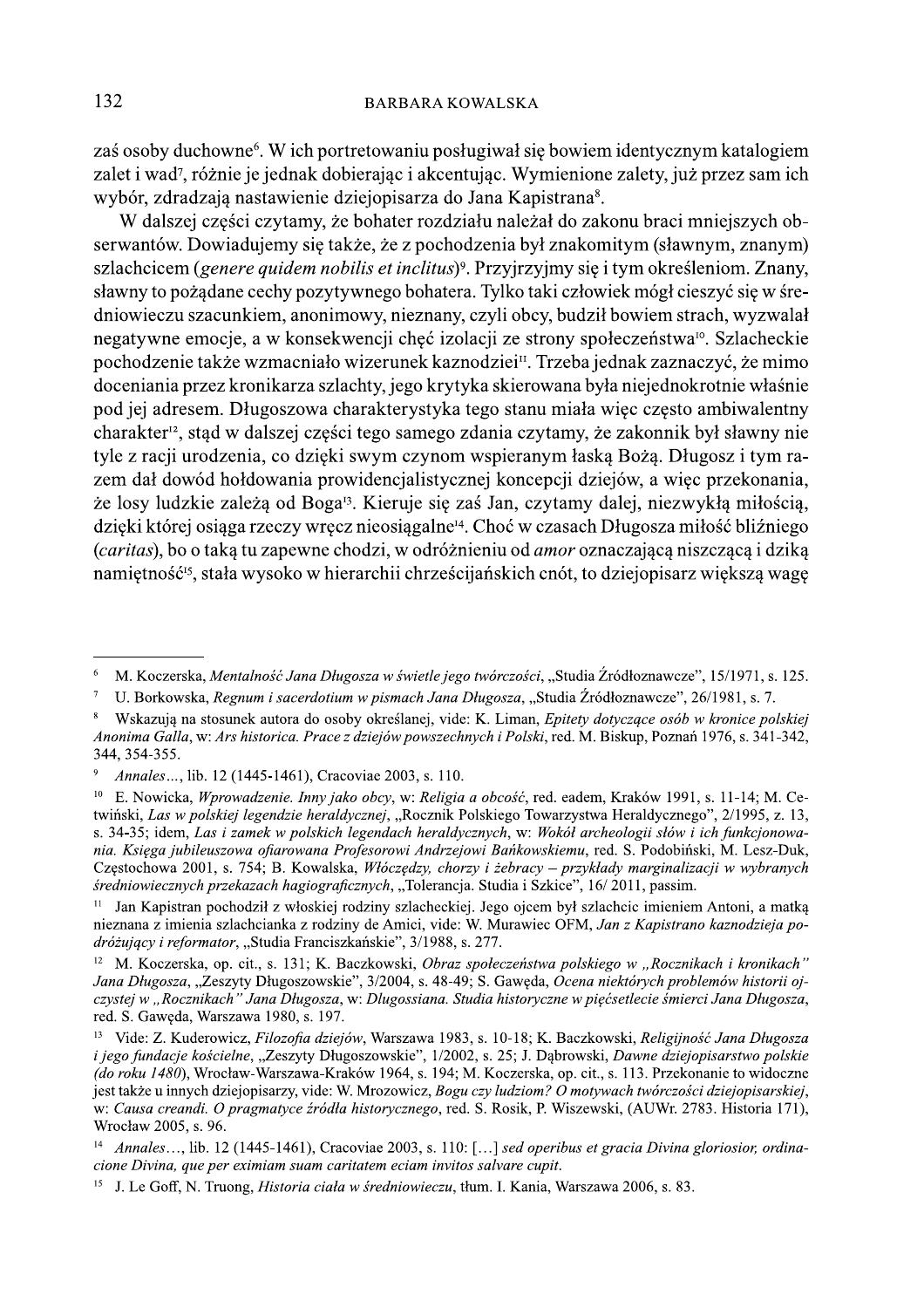przywiązywał do innych przymiotów, np. do pokory<sup>16</sup>. Nie zmienia to przekonania, że już w pierwszym zdaniu zbudował nastawienie czytelnika do bohatera.

Kanonik krakowski pisze w dalszej części, że Jan Kapistran wyjechał z Italii, w której prawie czterdzieści lat (annis prope quadraginta) głosił słowo Boże, i udał się na Morawy, gdzie zamieszkał w klasztorze braci mniejszych w Ołomuńcu<sup>17</sup>. Interesuje nas w tym miejscu przywołana przez autora przybliżona, na co skazuje słowo *prope*, liczba. Czterdziestka należy do katalogu ulubionych przez Długosza liczb, wśród których są także 2, 3, 5, 7, 10 i 12<sup>18</sup>. Wniosek ten wypływa z wglądu w całe dzieło, bo jak twierdzi Umberto Eco: każda interpretacja pewnego fragmentu tekstu, może być przyjeta, jeżeli zyska potwierdzenie *w innym fragmencie<sup>19</sup>*. Nie trzeba dodawać, że wymienione liczby są głęboko wpisane w chrześcijańską symbolikę, której nie sposób nie zauważyć także w przytoczonym wyżej fragmencie. Przywołana w nim czterdziestka kojarzy się z czasowym wypełnieniem pewnego zadania, bo Jan Kapistran, będąc we Włoszech, konsekwentnie realizował określony, zgodny z przyjętymi zasadami moralnymi cel. Liczba – symbol nie jest bowiem etycznie obojętna<sup>20</sup>. Biblijnym wzorcem może być dla niego Mojżesz, który, czekając na tablice przykazań, przebywał na górze Synaj czterdzieści dni i nocy<sup>21</sup>. Sugerując symboliczną wymowę czterdziestki, nie możemy ufać Długoszowi w kwestii określonego przez niego czasu kaznodziejskiej działalności Kapistrana we Włoszech, tym bardziej, że arytmetyka na to nie pozwala. Kaznodzieja wstąpił do zakonu franciszkańskiego w 1415 r., a święcenia kapłańskie przyjął i rozpoczął tym samym swą działalność w roku 1417. Na Morawy wyruszył zaś w 1451 r.<sup>22</sup> We Włoszech głosił wiec słowo Boże 34-36 lat. Prawie 40 lat działał natomiast w ogóle, wedrując przez europejskie kraję<sup>23</sup>. Kolejna, dotycząca tej samej liczby źródłowa informacja potwierdza ukazany wyżej mechanizm. Długosz podał bowiem, że Jan Kapistran przebywał w klasztorze 40 lat<sup>24</sup>. Skoro wstąpił do niego w roku 1415, a zmarł w 1456 r.<sup>25</sup> (te date dziejopisarz podał bezbłędnie), to znaczy, że był zakonnikiem przez 41 lat. Trudno jednak wymagać od twórcy monumentalnego dzieła aż tak precyzyjnego liczenia. Dwukrotne wpisanie czterdziestki w biografie dobrze znanego kaznodziei mimo to

<sup>&</sup>lt;sup>16</sup> Vide: K. Ożóg, Wpływ św. Jadwigi Królowej na chrześcijaństwo w Polsce, "Zeszyty Radomszczańskie",  $3/2009$ , s. 7-8.

<sup>17</sup> Annales..., lib. 12 (1445-1461), Cracoviae 2003, s. 110.

<sup>&</sup>lt;sup>18</sup> Sąd ten wydaję na podstawie badań dotyczących liczb w Annales... Jana Długosza, które zostaną opublikowane w naibliższym czasie.

<sup>&</sup>lt;sup>19</sup> U. Eco, *Interpretacia i nadinterpretacia*, red. S. Collini, tłum. T. Bieroń, Kraków 1996, s. 64; vide: S. Gawlas, Świadomość narodowa Jana Długosza, "Studia Źródłoznawcze", 27/1983, s. 6.

 $20\,$ A. Guriewicz, Kategorie kultury średniowiecznej, tłum. J. Dancygier, Warszawa 1976, s. 300.

<sup>&</sup>lt;sup>21</sup> Wj 24,18; vide: D. Forstner, Świat symboliki chrześcijańskiej, tłum. W. Zakrzewska, P. Pachciarek, R. Turzyński, Warszawa 1990, s. 53.

<sup>&</sup>lt;sup>22</sup> M. Daniluk, Jan Kapistran, w: Encyklopedia katolicka, t. 7, red. S. Wielgus i inni, Lublin 1997, kol. 796; dalei: EK; G. Was, Franciszkanie – obserwanci na Ślasku w średniowieczu. Zarys historii, w: Bernardyni na Ślasku..., s. 27.

<sup>23</sup> Ks. K. Panuś, Zarys historii kaznodziejstwa w kościele katolickim, cz. 1: Kaznodziejstwo w kościele powszechnym, Kraków 1999, s. 222; M. Maciszewska, Klasztor bernardyński w społeczeństwie polskim 1453-1530, Warszawa 2001, s. 18, 22. Autorka podaje za Jerzym Kłoczowskim, że Kapistrana nie wpuszczono do Czech, inaczej ks. Kazimierz Panuś, op. cit., s. 222; W. Murawiec OFM, op. cit., s. 287 p. 77.

Annales..., lib. 12 (1445-1461), Cracoviae 2003, s. 269: [...] cum iam annum vite septuagesimum unum in ordine et continua diligentissimaque verbi Dei disseminacione quadragesimum exegisset.

<sup>&</sup>lt;sup>25</sup> M. Daniluk. *Jan Kapistran*, op. cit., kol. 796.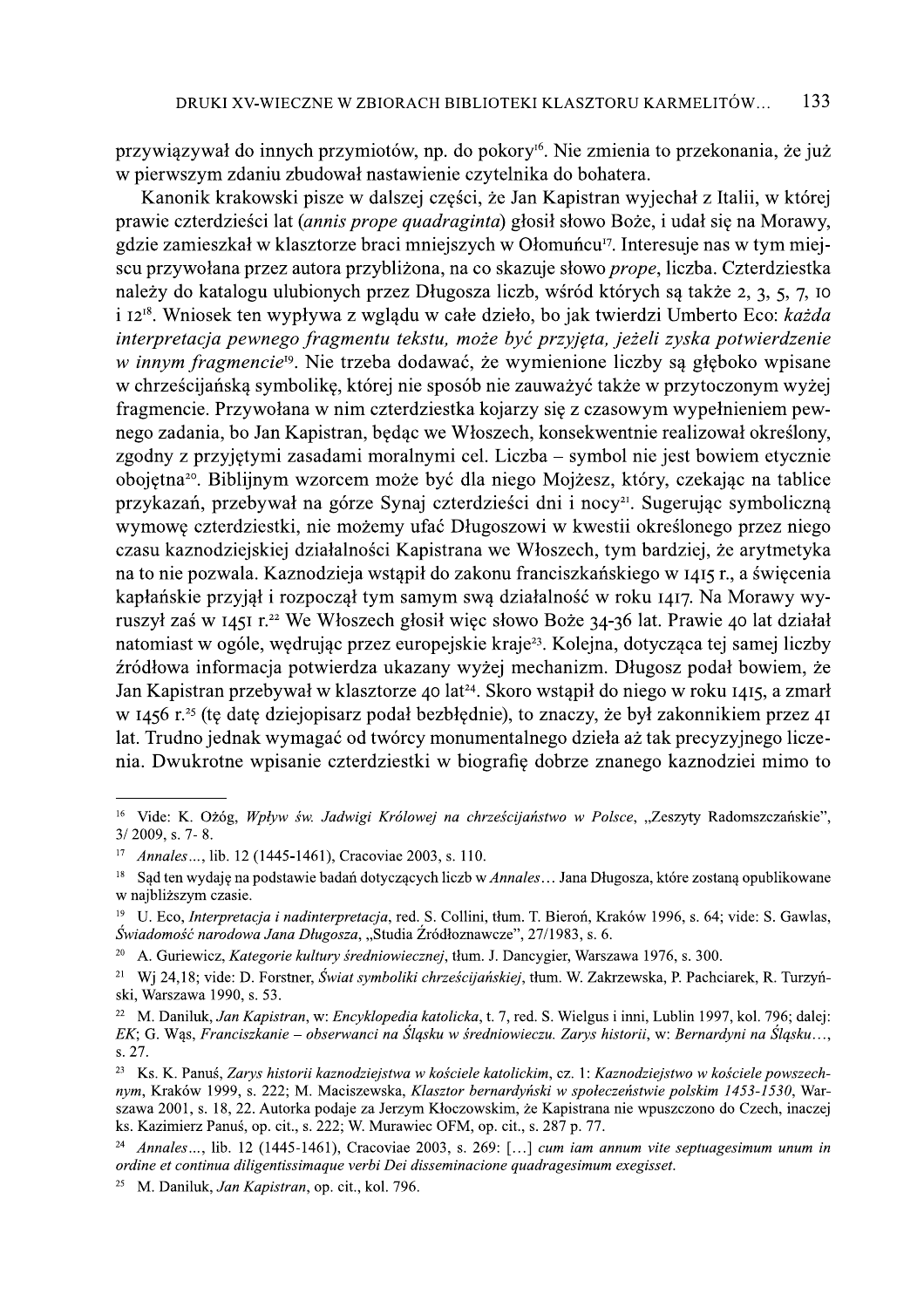zastanawia. Świadczy raczej o innym niż oddanie prawdy historycznej przesłaniu liczby – najprawdopodobniej symbolicznym. Potwierdzenia tego poglądu znów szukamy w dziele. W innym jego miejscu czytamy, że biskup wrocławski Konrad (Konrad IV Starszy, biskup wrocławski w latach 1417-1447), któremu Długosz przypisał prawie czterdziestoletnie rządy nad diecezją<sup>26</sup>, sprawował je przez prawie 30 lat<sup>27</sup>, a inny, bardzo dobry, co podkreślił w tytule dziejopisarz, biskup żmudzki i wileński Maciej miał rządzić diecezją ponad czterdzieści lat<sup>28</sup>, choć w rzeczywistości było to łącznie 36 lat<sup>29</sup>. W Długoszowym dziele znajdziemy liczne przykłady swobodnego traktowania czterdziestki.

Na Morawach, czytamy dalej, zakonnik kontynuował swoją działalność. Ponieważ kościoły nie mieściły wiernych, kaznodzieja przemawiał do ludu na rynku, czyli, co Długosz zaznaczył, in [...] civitatis medio<sup>30</sup>. Przeciętnemu odbiorcy dzieła nie trzeba było uświadamiać położenia rynku w mieście<sup>31</sup>. Długosz uczynił to zatem z rozmysłem, wskazując na prestiżowe miejsce działalności kaznodziej<sup>32</sup>. Dla średniowiecznych twórców istotne było bowiem, by ważne wydarzenia, a do nich w opinii autora należały te z udziałem Jana, miały miejsce w centrum. Chodziło tu nie tyle o związane ze środkiem przestrzeni ład i bezpieczeństwo<sup>33</sup>, co o możliwość lepszego kontaktu z Bogiem, wszak z centrum łatwiej było dotrzeć do sił niebieskich<sup>34</sup>. A że boskich spraw dotyczyły wydarzenia, nie ulega wątpliwości. Kaznodzieja głosił bowiem verbum Dei, a boski pierwiastek jest żywo obecny w całym opowiadaniu. Długosz dodał, że przekazywane przez Kapistrana słowa tłumaczono na język niemiecki i czeski<sup>35</sup>. Misję tę powierzono jednemu z braci franciszkanów z Moraw. Na język polski kazania tłumaczył Stanisław z Kobylina<sup>36</sup>. Kaznodzieje tego okresu dbali bowiem o to, by

<sup>&</sup>lt;sup>26</sup> Annales..., lib. 12 (1445-1461), Cracoviae 2003, s. 50: Hic pontifex erat dux Slesie de Oleschnicza et annis prope quadraginta rexit illam ecclesiam.

<sup>&</sup>lt;sup>27</sup> Vide: R. Heck, *Konrad IV Starszy, biskup wrocławski (1417-1447)*, w: Polski słownik biograficzny, t. 13, red. B. Leśnodorski, Wrocław 1991, kol. 590-591.

 $28\,$ Annales..., lib. 12 (1445-1461), Cracoviae 2003, s. 154: Qui primum Samagitie, deinde Vilnensis episcopus ultra quadraginta annos in pontificatu exegerat.

<sup>&</sup>lt;sup>29</sup> S. Brzozecki, *Maciej, Maciej z Wilna, Maciej z Trok*, w: EK, t. 11, red. S. Wilk, Lublin 2006, kol. 705-706; Jan Długosz, Roczniki czyli kroniki sławnego Królestwa Polskiego, ks. 12 (1445-1461), tłum. J. Mrukówna, Warszawa 2004, s. 173, przypis 20; Maciej (Mathias), w: Wileński słownik biograficzny, red. H. Dubowik, L.J. Malinowski, Bydgoszcz 2002, s. 212.

 $30<sub>1</sub>$ Annales ..., lib. 12 (1445-1461), Cracoviae 2003, s. 111.

 $31\,$ O rynku w topografii średniowiecznego miasta vide: H. Samsonowicz, Życie miasta średniowiecznego, Warszawa 2001, s. 49; M. Bogucka, H. Samsonowicz, Dzieje miast i mieszczaństwa w Polsce przedrozbiorowej, Wrocław-Warszawa-Kraków-Łódź 1986, s. 96-97.

B. Geremek, O Średniowieczu, wybór artykułów i przedmowa H. Zaremska, oprac. H. Zaremska, A. Niegow- $32$ ska, Warszawa 2012, s. 609: Rynek był miejscem prestiżowym....

 $33\,$ B. Geremek, Człowiek marginesu, w: Człowiek średniowiecza, red. idem, tłum. M. Radożycka-Paoletti, Warszawa 2000, s. 439.

<sup>&</sup>lt;sup>34</sup> Vide: M. Eliade, Sacrum, mit, historia, wybór i wstęp M. Czerwiński, tłum. A. Tatarkiewicz, Warszawa 1993, s. 53 i n.; J. Wiesiołowski, Ziemia świeta w rzeczywistości i legendzie średniowiecza, w: Ziemia świeta w rzeczywistości i legendzie średniowiecza. Materiały XVI Seminarium Mediewistycznego, red. idem przy współpracy J. Kowalskiego, Poznań 1996, s. 7.

<sup>35</sup> Annales..., lib. 12 (1445-1461), Cracoviae 2003, s. 111: verbum Dei diligentissime per duos interpretes, unum Bohemum alterum Almanum predicabat; vide: A. Lissowska, op. cit., s. 59.

<sup>&</sup>lt;sup>36</sup> A. Zajchowska, op. cit., s. 55; G. Maroń, Świeci patroni prawników, Rzeszów 2011, s. 150.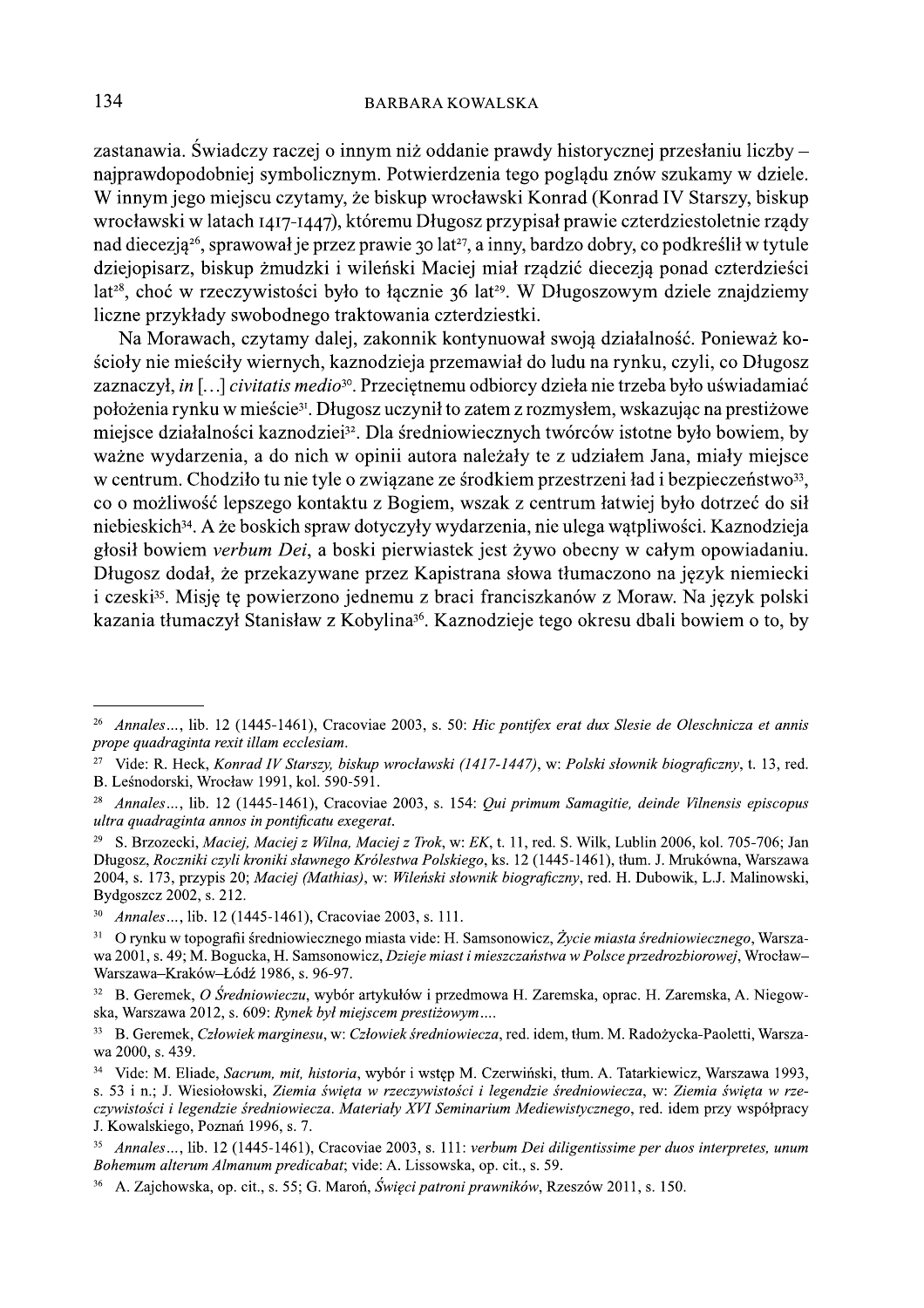głoszone przez nich słowa były zrozumiałe dla miejscowej ludności<sup>37</sup>. Kanonik krakowski powtarzał to przy każdej sposobności<sup>38</sup>.

Długosz od samego początku kreował Jana na pozytywnego bohatera, czemu dał wyraz, przypisując mu kolejne, tym razem nadludzkie, możliwości. Podał więc, że kaznodzieja sprawiał cuda (Predicaciones autem suas signis et operibus stupendis confirmabat), przede wszystkim wskrzeszał i uzdrawiał. Miał także dar proroctwa (spiritu eciam pollens pro*phetico*)<sup>39</sup>. Dzięki tym czynom zyskał niesamowity posłuch, a liczni mieszkańcy Czech i Moraw odejść mieli od husytyzmu i przejść na czystą wiarę katolicką<sup>40</sup>. Cudotwórstwo i prorokowanie to dary dane od Boga ludziom niezwykłym, szczególnie świętym<sup>41</sup>, którzy dzięki nim mieli wzmacniać wiarę chrześcijańską i budzić podziw otoczenia<sup>42</sup>. W szerszym kontekście cudowne zdarzenia miały włączać historię ludzi w historię świętą<sup>43</sup>, której istnienie dziejopisarz niejednokrotnie akcentował. Choć Jan Kapistran świętym jeszcze nie był, bo jego kanonizacja miała miejsce dopiero w 1690 r.<sup>44</sup>, to Długosz tak go właśnie postrzegał. Dziejopis nie szczędził zresztą wysiłków, by przysparzać kościołowi świętych<sup>45</sup>. Czyniąc więc różne zabiegi, przekonywał odbiorców dzieła, najprawdopodobniej zgodnie z ich oczekiwaniami, o świętości Kapistrana. Średniowieczni ludzie chętnie bowiem widzieli świętych w swych niekanonizowanych bohaterach. Szanowany przez dziejopisarza, cieszący się jego zainteresowaniem, wybitny i znany w całej Europie<sup>46</sup> kaznodzieja doskonale nadawał się do odegrania takiej roli.

Wielcy ludzie w osobach kardynała Zbigniewa Oleśnickiego i króla Kazimierza Jagiellończyka zaprosili Jana Kapistrana do Polski, podał następnie Długosz<sup>47</sup>, na potwierdzenie czego przytoczył list Oleśnickiego do kaznodziej z 2 sierpnia 1451 r., który znany jest jedynie

43 Vide: J. Zagożdżon, Sen w literaturze średniowiecznej i renesansowej, Opole 2002, s. 183.

<sup>&</sup>lt;sup>37</sup> Dlatego wygłaszano je w obowiązującym języku, vide: I. Skierska, Obowiązek mszalny w średniowiecznej Polsce, Warszawa 2003, s. 182 i n.; J. Dowiat, Środki przekazywania myśli, w: Kultura Polski średniowiecznej X-XIII w., red. idem, Warszawa 1985, s. 200-201; ks. K. Panuś, op. cit., s. 222; M. Maciszewska, Klasztor bernardvński..., s. 18.

<sup>38</sup> B. Kowalska, Długoszowe pojmowanie wojny sprawiedliwej, w: Kościół i społeczeństwo. Studia nad obiegiem informacji i konfliktami zbrojnymi w dawnych wiekach, red. J. Grabowski, Warszawa 2012, s. 184; dalej: Kościół i społeczeństwo....

<sup>39</sup> Annales..., lib. 12 (1445-1461), Cracoviae 2003, s. 111.

<sup>40</sup> M. Daniluk, Jan Kapistran, op. cit., kol. 796.

 $41\,$ B. Geremek, O Średniowieczu, s. 425.

<sup>42</sup> O funkcii cudów vide: A. Kuźmiak-Ciekanowska, Świety i historia. Dynastia Przemyślidów i jej bohaterowie w dziele mnicha Krystiana, Kraków 2007, s. 157; A. Witkowska, Miracula średniowieczne – funkcje przekazu ustnego i zapisu literackiego, w: Kultura elitarna a kultura masowa w Polsce późnego średniowiecza, red. B. Geremek, Wrocław-Warszawa, Kraków-Gdańsk, s. 184, 186; A. Kowalska-Pietrzak, W cieniu świętości, czyli o zwyczajnej kobiecie w państwie Piastów, w: Per mulierem... Kobieta w dawnej Polsce – w średniowieczu i w dobie staropolskiej, red. K. Justyniarska-Chojak, S. Konarska-Zimnicka, Warszawa 2012, s. 32.

 $44$ M. Daniluk, Jan Kapistran, op. cit., kol. 797.

<sup>45</sup> S. Gawlas, op. cit., s. 4.

<sup>46</sup> Rozbiór krytyczny Annalium Poloniae Jana Długosza z lat 1445-1480, t. 2, oprac. S. Gaweda, K. Pieradzka, J. Radziszewska, pod kierunkiem J. Dąbrowskiego, Wrocław, Warszawa, Kraków 1965, s. 37; dalej: Rozbiór kry $tyczny...$ 

<sup>47</sup> Annales..., lib. 12 (1445-1461). Cracoviae 2003, s. 111: Huic viro Ioanni de Capistrano tam claro et insigni Sbigneus cardinalis Cracoviensis, volens humanitatis exhibere officium, sibi literas scribit rogando, ut si a Bohemis contemptus fuerit, in Poloniam descendat. Idem facit Casimirus rex; vide: M. Maciszewska, Klasztor bernardyński..., s. 19; eadem, Bernardyni a władze lokalne w Królestwie Polskim w XV i XVI wieku, w: Klasztor w państwie średniowiecznym i nowożytnym, red. M. Derwich, A. Pobóg-Lenartowicz, Wrocław- Opole-Warszawa 2005, s. 492;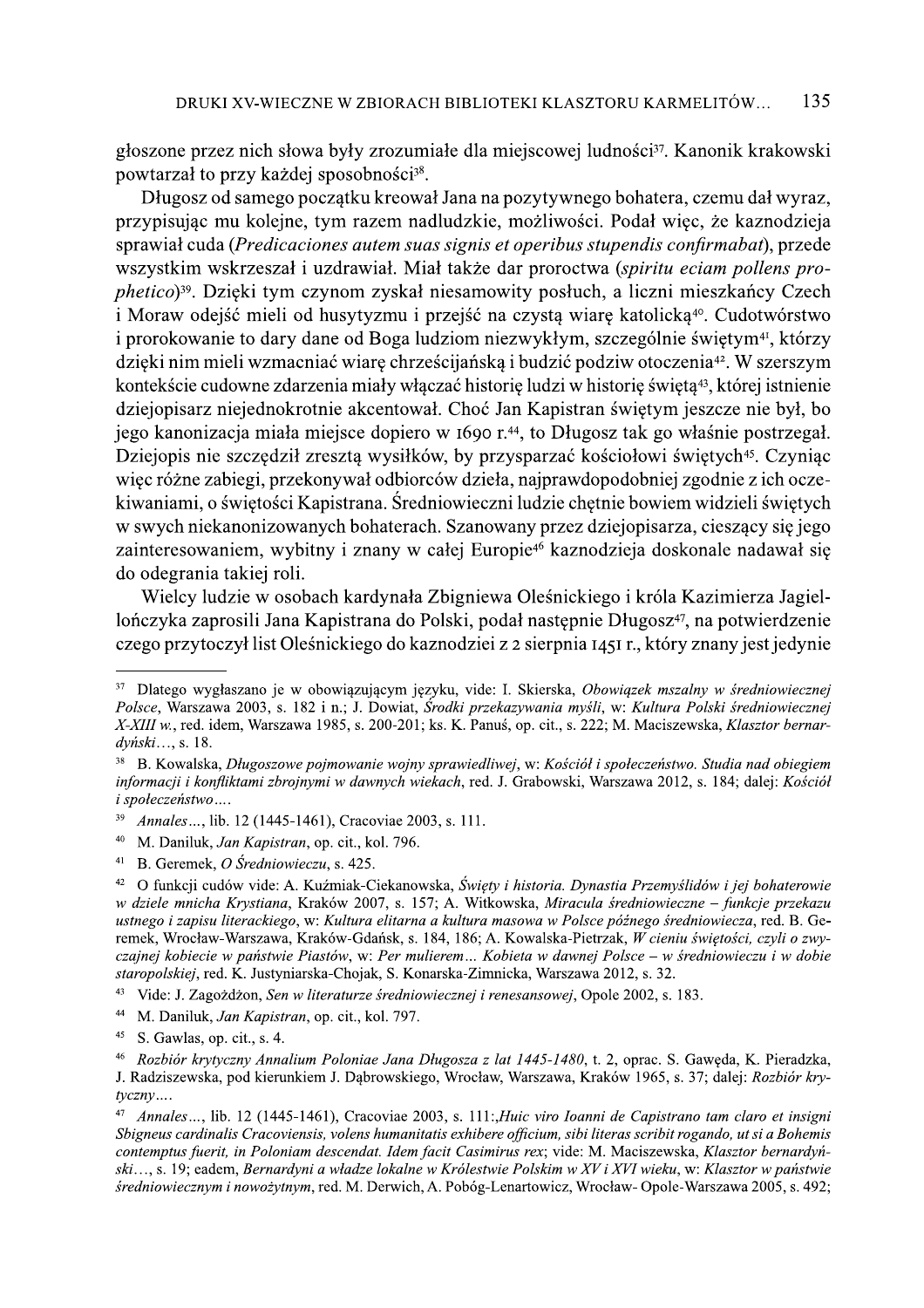## **BARBARA KOWALSKA**

z tekstu zamieszczonego w *Rocznikach*...<sup>48</sup>. Być może przepisany, najprawdopodobniej *in* extenso, był ów list dla Długosza źródłem wiedzy o przeszłości, ale i narzędziem propagandy, które pomagało mu kształtować odpowiednie przekonania i postawy odbiorców<sup>49</sup>. Wiązał się więc z podjętą w poprzednim rozdziale tematyką, a przytoczony w pełnym brzmieniu miał umożliwić dokładne poznanie całej sprawy<sup>50</sup>, co zapowiedziane zostało często stosowanym w takich przypadkach słowem *cognoscere*<sup>51</sup>. W liście znalazły się argumenty, których dla potwierdzenia racji używał w swym dziele sam Długosz, jakby był on jego ręką pisany. Wiemy dobrze, że ta zgodność myśli wynikała z bliskości poglądów kardynała i jego podopiecznego<sup>52</sup>. Mowa tu więc o tajemnych boskich wyrokach, świętej wierze i jej przeciwniku, diable. Jan nazwany został w liście mężem Bożym, roztropnym i uczonym (vir prudens et doctus), udającym się do obcych pielgrzymem (*extera regna vel pocius barbara adisti*)<sup>53</sup>. Wymienione cnoty i przedsięwzięcia kaznodziei jeszcze bardziej wzmocniły jego autorytet. Przypisanie mu jednej z czterech cnót kardynalnych – roztropności (*prudentia*)<sup>54</sup> – to kolejny krok w procesie idealizacji bohatera. Cenną cechą była też mądrość, choć wykształcenie i wiedza nie zajmują zbyt wiele miejsca w portretach Długoszowych bohaterów. Wydaje się, że dziejopisarz bardziej cenił walory moralne niż intelektualne<sup>55</sup>. Tym razem jednak te ostatnie zostały zauważone, bo godność kaznodziej była w średniowieczu bardzo ceniona i powierzano ją istotnie ludziom szczególnie uzdolnionym<sup>56</sup>. Być może przyświecał Długoszowi w tym przypadku klasyczny średniowieczny przykład – biblijny Salomon jako rex sapiens<sup>57</sup>. Przypisane Kapistranowi pielgrzymowanie miało także w średniowieczu pozytywne zabarwienie. Kojarzyło się z wędrowaniem w poszukiwaniu Boga<sup>58</sup>. Topos pielgrzyma jest zreszta żywo obecny w całej literaturze tego okresu<sup>59</sup>.

56 Vide: ks. W. Pazera, Kaznodziejstwo w Polsce od początku do końca epoki baroku, Częstochowa 1999, s. 100. 57 Ibidem.

ks. H.E. Wyczawski OFM, Kraków, w: Klasztory bernardyńskie w Polsce w jej granicach historycznych, red. idem, Kalwaria Zebrzydowska 1985, s. 154; dalej: Klasztory bernardyńskie....

<sup>48</sup> Rozbiór krytyczny..., s. 38.

<sup>49</sup> A. Nalewajek, Funkcje dokumentów w "Rocznikach" Jana Długosza, w: Piśmiennictwo Czech i Polski w średniowieczu i we wczesnej epoce nowożytnej, red. A. Barciak, W. Iwańczak, Katowice 2006, s. 36, 42.

<sup>50</sup> Annales..., lib. 12 (1445-1461), Cracoviae 2003, s. 111: que ut lacius cognosci possint, literas ipsas et earum tenorem inserui.

<sup>51</sup> Vide: A. Nalewajek, op. cit., s. 39.

<sup>&</sup>lt;sup>52</sup> O bliskich relaciach Długosza i biskupa Oleśnickiego: J. Nikodem. Zbigniew Oleśnicki w historiografii polskiej. Kraków 2001, s. 15-57.

<sup>53</sup> Annales..., lib. 12 (1445-1461), Cracoviae 2003, s. 112-113.

<sup>54</sup> K. Ożóg, op. cit., s. 7.

<sup>&</sup>lt;sup>55</sup> Vide: J. Krzyżaniakowa, "*Eruditio" et "scientia" w Długoszowych wizerunkach władców i biskupów*, w: Mente et litteris. O kulturze i społeczeństwie wieków średnich, red. H. Chłopocka, J. Krzyżaniakowa, G. Labuda, Poznań 1984, s. 278-279.

 $58\,$ D.A. Kulasówna, Kult i legenda o Kindze, w: Z dziejów średniowiecznej Europy środkowowschodniej. Zbiór studiów, red. J. Tyszkiewicz, Warszawa 1998, s. 66-67; o różnych celach pielgrzymowania vide: J. Wiesiołowski, op. cit., s. 8 i n.; A. Gieysztor, Między hagiografią a biografią mediewistyczną: święty Wojciech, w: Stan i perspektywy rozwoju biografistyki polskiej, red. L. Kuberski, Opole 1998, s. 54.

<sup>&</sup>lt;sup>59</sup> T. Michałowska, Topika pielgrzyma i pielgrzymki w literaturze polskiego średniowiecza, w: Peregrinationes, Pielerzymki w kulturze dawnej Europy, red. H. Manikowska, H. Zaremska, Warszawa 1995, s. 72-85; eadem. Topika pielgrzymią w literaturze polskiego średniowiecza, w: ejusdem, Mediaevalia i inne, Warszawa 1998, s. 26-44; B. Kowalska, Bitt-, Dank- und Bußpilgerfahrten in den "Annnales seu Cronicae incliti Regni Poloniae" von Jan Długosz (1415-1480), "Bulletin der Polnischen Historischen Mission", 10/2015, passim.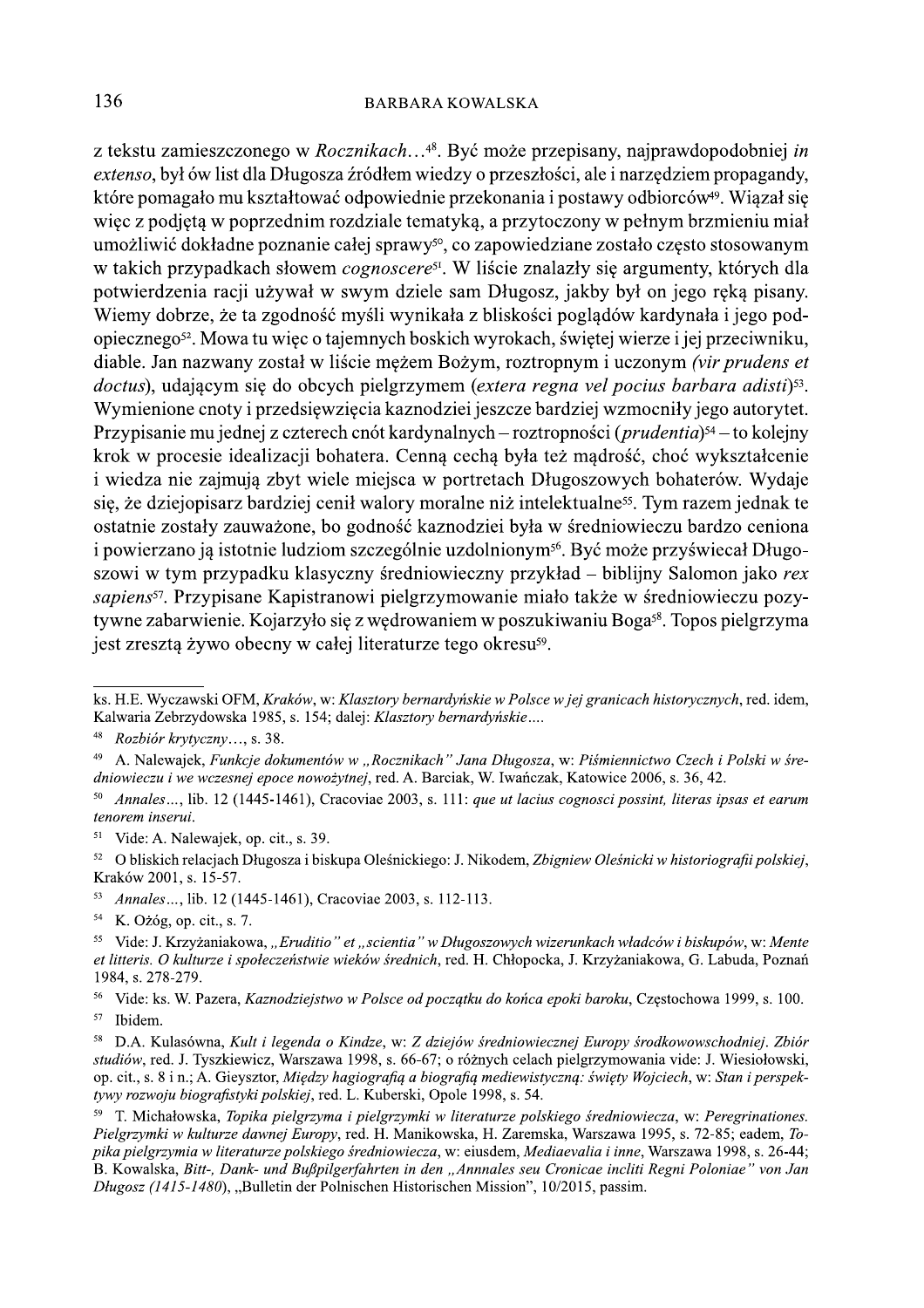Gdy przeniesiemy się do wydarzeń roku 1453, naszą uwagę przykuwa rozdział zatytułowany Jan Kapistran z zakonu minorytów – obserwantów świętego Bernardyna – zostaje podjety w Krakowie ku wielkiej radości wszystkich zakonów, głosi tam kazania i pokrzepia chorych<sup>60</sup>. Długosz, bezpośredni świadek wydarzeń<sup>61</sup>, podał, że zacnego przybysza przywitał liczny orszak: król i jego matka Zofia, biskup Oleśnicki, zakony, całe duchowieństwo i władze miejskie<sup>62</sup>. Taka kolejność poszczególnych przedstawicielstw wskazuje na pierwszeństwo, jakie dziejopisarz oddawał stanom w kreowaniu ważnych wydarzeń. Duchowieństwo, jak widać, odgrywa tu rolę uprzywilejowaną<sup>63</sup>. Czytamy następnie, że wieżdżającemu do miasta kaznodziej towarzyszyły procesje i choragwie (*processionibus sacris et vexillis*)<sup>64</sup>. Procesje były doniosłym, niezwykle barwnym i dynamicznym momentem religijnych i estetycznych przeżyć ludzi schyłku średniowiecza<sup>65</sup>. Podkreślały uroczysty charakter nie tylko religijnych, ale także państwowych wydarzeń. Trudno stwierdzić, czy w tej procesji obecne były chorągwie miejskie czy raczej kościelne<sup>66</sup>. Zorganizowanie procesji w momencie wjazdu wielkiego kaznodziei do miasta zupełnie zatem nie dziwi. Kolejna źródłowa informacja także na pierwszy rzut oka nie zaskakuje. Czytamy bowiem, że Jana Kapistrana witało 2000 *(duo milliaria)* mieszczan<sup>67</sup>. Wgląd w całe dzieło Długosza daje podstawy do stwierdzenia, że dziejopisarz bardzo chętnie operował pełnymi, wielkimi liczbami, zwłaszcza wtedy, gdy miały one czemuś służyć. W tym przypadku liczba służy wzmocnieniu przekonania, że dzieją się rzeczy wiekopomne, bo, według Długosza, 2000 mieszkańców Krakowa to niemal całe miasto (fere universa civitate). Dla podkreślenia wielkości osoby czy wagi wydarzenia kanonik krakowski używał określeń typu *prope, fere*, oznaczających przybliżone dane, które niejednokrotnie trudno jest zweryfikować. Skoro jednak szacuje się, że już Łokietkowy Kraków liczył około 10 tysięcy mieszkańców<sup>68</sup>, to ten Długoszowy najprawdopodobniej więcej<sup>69</sup>. Liczba nie służy tu więc oddaniu prawdy historycznej, lecz wzmocnieniu przekonania, że przybywająca osoba jest niezwykle ważna, bo wita ją prawie całe miasto. Podniosły nastrój tego wydarzenia Długosz oddał także w Liber beneficiorum dioecesis Cracoviensis<sup>70</sup>. Nie znalazły się jednak ani w tym przekazie, ani w *Historiae Polonicae*, jak czytamy w literatu-

Annales..., lib. 12 (1445-1461), Cracoviae 2003, s. 171: Ioannes Capistranus ordinis Minorum de observantia 60 sancti Bernardini summa omnium ordinum laetitia Cracoviae excipitur, contionatur ibidem et curat infirmos.

Vide: M. Maciszewska, Klasztor bernardyński..., s. 20; M. Koczerska, op. cit., s. 111, gdzie o stosunku Długosza do obserwowanych przez niego zdarzeń.

<sup>62</sup> Annales..., lib. 12 (1445-1461), Cracoviae 2003, s. 171.

Vide: U. Borkowska, Treści ideowe w dziełach Jana Długosza. Kościół i świat poza Kościołem, Lublin 1983, 63 s. 198; K. Baczkowski, Obraz społeczeństwa polskiego..., s. 45; M. Koczerska, op. cit., s. 131; S. Gaweda, op. cit.,

s. 199.

<sup>64</sup> Annales..., lib. 12 (1445-1461), Cracoviae 2003, s. 171.

<sup>65</sup> U. Borkowska, Przykład pobożności mieszczańskiej w XV wieku. Weronika z Krakowa, w: Sztuka i ideologia XV wieku. Materiały sympozjum Komitetu Nauk o Sztuce Polskiej Akademii Nauk, Warszawa 1-4 grudnia 1976 r., red. P. Skubiszewski, Warszawa 1978, s. 115; B. Geremek, O średniowieczu, s. 606.

<sup>66</sup> Vide: J. Ptak, Chorągiew w komunikacji społecznej w Polsce piastowskiej i jagiellońskiej, Lublin 2002, s. 110.

<sup>67</sup> *Annales...*, lib. 12 (1445-1461), Cracoviae 2003, s. 171.

<sup>&</sup>lt;sup>68</sup> H. Samsonowicz, Polska w gospodarce europejskiej XIV i XV wieku, w: Polska dzielnicowa i zjednoczona. Państwo, społeczeństwo, kultura, red. A. Gieysztor, Warszawa 1972, s. 371.

Grzegorz Maroń podaje, że liczba mieszkańców Krakowa wynosiła w tym czasie około 15 tysięcy, vide: G. Maroń, op. cit., s. 150, przypis 290.

Joannis Dlugossii, Liber beneficiorum dioecesis Cracoviensis, t. 3, Cracoviae 1864, s. 478; W. Murawiec OFM, op. cit., s. 290.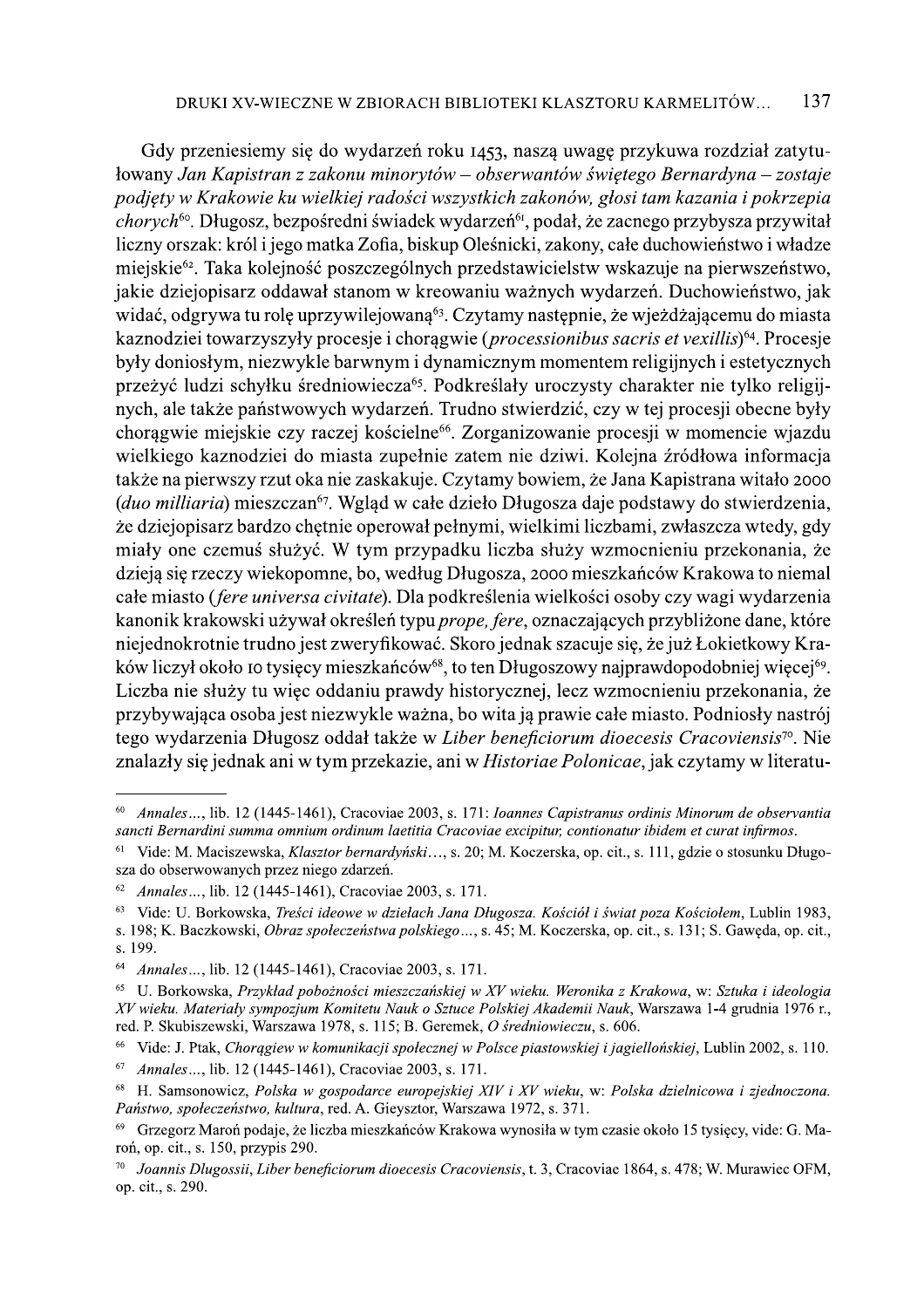rze, informacje o pokrytych szkarłatem schodach prowadzących do miejsca ceremonii<sup>71</sup>. Jest natomiast porównanie krakowskiego orszaku do pochodu Rzymian witających zwycieskiego Scypiona po pomyślnej wyprawie do Afryki<sup>72</sup>. Długosz przesadnie stwierdził, że gość ujrzał w Krakowie wspaniałości nie dane innym miejscom<sup>73</sup>. Zważając na kraje, które odwiedził kaznodzieja, teza to zbyt śmiała. Nie oddaniu prawdy historycznej miała jednak służyć, lecz podkreśleniu wagi miejsca, do którego dziejopisarz wykazywał wielkie przywiązanie.

Dane średniowiecznym dziejopisarzom upodobanie do pełnych liczb widać jeszcze w kilku miejscach relacji o pobycie wielkiego kaznodziej w Krakowie. Kronikarz przekonuje bowiem, że pod wpływem sprawianych przez Kapistrana cudów ponad sto osób wstąpiło w tym mieście do zakonu franciszkanów obserwantów<sup>74</sup>. W aktach procesu kanonizacyjnego podana jest konkretna liczba – 130<sup>75</sup>. Długosz oczywiście tych akt nie znał, bo powstały one później, w zasadzie także nie okłamał czytelnika, bo podał, że sprawa dotyczy więcej niż stu osób. Tę samą liczbę, czyli 100, podał żyjący w latach 1470-1536 Jan z Komorowa, kronikarz i prowincjał bernardynów<sup>76</sup>. Informacja ta niczego jednak nie wnosi w nasze rozważania dotyczące źródeł wiedzy kanonika krakowskiego, z racji czasu późniejszej niż Dugoszowa działalności Jana z Komorowa. Ważne natomiast jest, że współczesne naszemu dziejopisarzowi, bo powstałe w czasach Kazimierza Jagiellończyka, Spominki lwowskie podają liczbę siedemdziesiąt<sup>77</sup>. Czy należy zatem doszukiwać się jakiejkolwiek manipulacji w praktykach pisarskich krakowskiego kanonika, który, być może, jako pierwszy podał liczbę sto? W takim przypadku znów należy odnieść się do całego dzieła, by na tej podstawie móc stwierdzić, że Długosz w sposób dowolny operował liczbami, a tę jako dziesięciokrotność dziesiątki, liczby idealnej, zarówno w systemie pitagorejskim, jak i symbolice chrześcijańskiej<sup>78</sup>, cenił

<sup>71</sup> A.E. Obruśnik OFM, Św. Jan Kapistran kaznodzieja i reformator. Wybrane zagadnienia z ikonografii bernardynów w Polsce, "Studia Franciszkańskie", 5/1992, s. 303-304, gdzie interpretacja tego fragmentu; por. Joannis Dlugossii, Liber beneficiorum..., s. 478; idem, Historiae Polonicae libri XII, ed. J. Żegota, A. Przezdziecki, t. 5, Cracoviae 1878, s. 148.

 $72\,$ Joannis Dlugossii, Liber beneficiorum..., s. 478; vide: W. Murawiec OFM, op. cit., s. 290; A.E. Obruśnik OFM, op. cit., 303-304.

<sup>73</sup> W. Murawiec OFM, op. cit., s. 290.

 $74\,$ Annales..., lib. 12 (1445-1461), Cracoviae 2003, s. 171: Centum et amplius persone sacram religionem suam ingresse sunt.

<sup>75</sup> K. Kantak, Bernardyni polscy, t. 1: 1453-1572, Lwów 1933, s. 10; M. Maciszewska, Klasztor bernardyński..., s. 22; J. Wolny, Kaznodziejstwo, w: Dzieje teologii katolickiej w Polsce, t. 1: Średniowiecze, red. M. Rechowicz, Lublin 1974, s. 330; W. Murawiec OFM, op. cit., s. 291; cf. ks. K. Panuś, op. cit., s. 222, gdzie o 4000 kandydatów pozyskanych dla obserwantów w ogóle.

<sup>76</sup> Memoriale ordinis Fratrum Minorum a fr. Ioanne de Komorowo compilatum, wyd. X. Liske et A. Lorkiewicz, w: Monumenta Poloniae Historica, t. 5, Warszawa 1961, s. 169: Sub eo centum persone at amplius sacram religionem sancti Francisci de Observancia assumpserunt; vide: M. Maciszewska, Klasztor bernardyński..., s. 22; Z. Spieralski, Jan z Komorowa h. Korczak (ok. 1470-1536), w: Polski słownik biograficzny, t. 10, red. K. Lepszy, Wrocław-Warszawa-Kraków 1962-1964, s. 457; ks. H.E. Wyczawski OFM, Wstep, w: Klasztory bernardyńskie.... s. 14; o. A. Chadam OFM, Poznań, w: Klasztory bernardyńskie..., s. 268; o. K. Grudziński OFM, Warta, w: Klasztory bernardyńskie..., s. 421, 423. O edycjach kroniki Jana z Komorowa vide: S. Bylina Mesjasz z Gór Świętokrzyskich, "Odrodzenie i Reformacja w Polsce", 33/1988, s. 5 przypis 1.

Spominki lwowskie, wyd. A. Bielowski, w: Monumenta Poloniae Historica, t. 3, Lwów 1878, s. 251; vide: M. Maciszewska, Klasztor bernardyński..., s. 22.

Vide: M.C. Ghyka, Złota liczba. Rytuały i rytmy pitagorejskie w rozwoju cywilizacji zachodniej, tłum. I. Kania, Kraków 2001, s. 33-36; M. Cetwiński, Kadłubek i Pitagoras, Recepcia filozofii Zachodu w polskich kronikach średniowiecznych, w: Tradycje duchowe Europy Środkowej i Wschodniej, red. S. Chazbijewicz, J. Kwapiszewski, Słupsk 1999, s. 120, 127; J. Legowicz, Zarys historii filozofii. Elementy doksografii, Warszawa 1980, s. 53.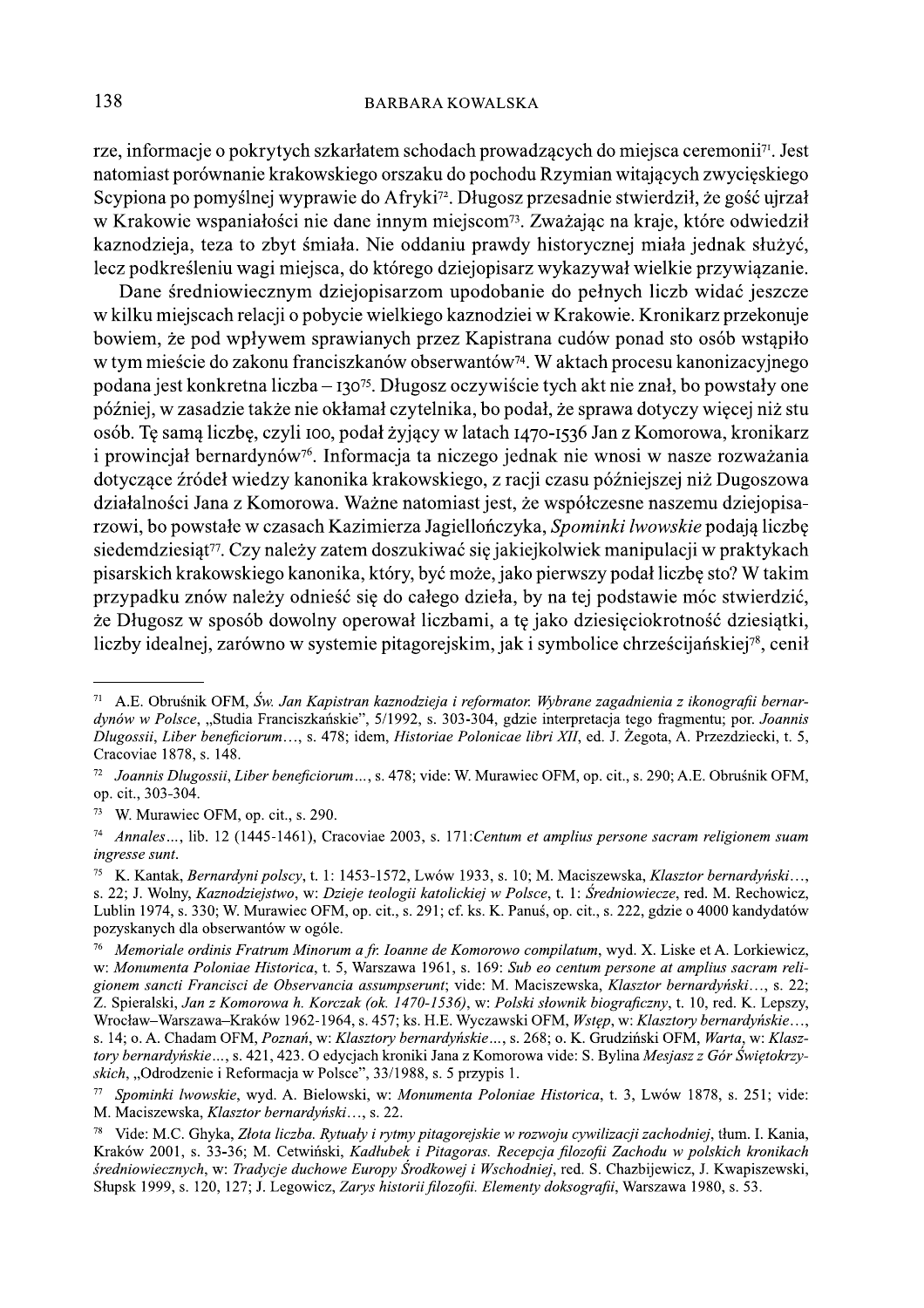bardzo wysoko. Niewykluczone więc jest, że chętnie przepisywany przez późniejszych twórców kanonik krakowski ukształtował tradycję o liczbie nowicjuszy krakowskiego konwentu, która w takiej formie funkcjonowała przez następne stulecia, czego przykładem jest chociażby wzmiankowany Jan z Komorowa.

W tonie wyraźnie wskazującym na emocjonalne zaangażowanie Jana Długosza w opisywane zdarzenia utrzymana jest dalsza narracja. Kronikarz przekonuje bowiem, że Jan Kapistran codziennie (quolibet die) odprawiał msze święte, i, podobnie jak na Morawach, czynił to na rynku, w centrum<sup>79</sup>. Informacji tej nie możemy zweryfikować, gdyż w przeciwieństwie do wrocławskich kazania krakowskie nie zachowały się<sup>80</sup>. Przytoczona wzmianka szczególnie nie zaskakuje, bowiem głównym zadaniem i obowiązkiem każdego kapłana wynikającym z przyjęcia święceń kapłańskich było i jest sprawowanie Ofiary Eucharystycznej<sup>81</sup>. Średniowieczne normy Kościoła Zachodniego nie wymagały jednak od duchownych codziennego celebrowania mszy, stąd kapłani rzadko to czynili<sup>82</sup>. Ponieważ zalecał to dopiero Sobór Watykański II<sup>83</sup>, gorliwość w wypełnianiu tego obowiązku w czasach Długosza zasługiwała na podkreślenie. Pisząc o codziennym odprawianiu mszy przez Jana Kapistrana, dziejopisarz przekonuje czytelnika, że kontakt kaznodziej z Bogiem był niezwykle silny, bo msza to przecież szczególne spotkanie z sacrum<sup>84</sup>. Długosz zapewnił także, że tylko wielcy ludzie doznają takiej łaski, a przede wszystkim roztropni i mądrzy, powtórnie przypisując bohaterowi ważne cnoty.

Jeszcze nie święty, a już jako taki traktowany Jan Kapistran otrzymał od kanonika krakowskiego kolejne przymioty. Czytamy zatem, że kaznodzieją posługiwał się rozumem i językiem niebieskim (lingua celesti)<sup>85</sup>. Caelestinus, celestinus, coelestinus oznacza w średniowieczu zarówno niebieski, jak i niebiański<sup>86</sup>. Celestis, -e (od caelum) to niebieski, znajdujący się lub odbywający w niebie, przychodzący z nieba<sup>87</sup>. Taką wykładnię zaproponował już św. Augustyn w Wyznaniach, w których niebieska barwa jednoznacznie przypisana jest niebu<sup>88</sup>. Język i rozum Kapistrana, narzędzia szczególnie mu potrzebne do wypełniania funkcji kaznodziej, sa więc mocno z niebem, czyli siedzibą Boga, a w konsekwencji z samym Bogiem związane. O komnatach niebieskich, o promieniach niebieskich świecących nad porąbanym ciałem św. Stanisława i światłach niebieskich rozchodzących się od tego

<sup>79</sup> Annales..., lib. 12 (1445-1461), Cracoviae 2003, s. 171; vide: J. Wolny, op. cit., s. 298; ks. K. Panuś, op. cit.,

s. 222; M. Daniluk, Jan Kapistran, op. cit., kol. 797; W. Murawiec OFM, op. cit., s. 290; A. Zajchowska, op. cit., s. 44.

W. Murawiec OFM, op. cit., s. 281.

<sup>&</sup>lt;sup>81</sup> E. Szczot, Msza III. W prawie kanonicznym, w: Encyklopedia katolicka, t. 13, red. E. Gigilewicz, Lublin 2009, kol. 447.

 $82\,$ I. Skierska, op. cit., s. 108, 110.

<sup>83</sup> Ibidem.

<sup>84</sup> M. Saczyńska, Msza pod osłoną nieba, czyli kiedy kultura spotyka się z naturą. Sprawowanie eucharystii w czasie podróży w okresie średniowiecza – uwagi wstepne, w: Mundus hominis – cywilizacja, kultura, natura, red. S. Rosik, P. Wiszewski, Wrocław 2006, s. 255.

<sup>85</sup> Annales..., lib. 12 (1445-1461), Cracoviae 2003, s. 171.

<sup>86</sup> Vide: Słownik łaciny średniowiecznej w Polsce, red. M. Plezia, t. 2, z. 1(9), Wrocław-Kraków-Warszawa 1959- $-1967$ , s. 15.

<sup>87</sup> Słownik łacińsko-polski, red. M. Plezia, t. 1, Warszawa 1959, s. 395.

<sup>88</sup> Św. Augustyn, *Wyznania*, tłum., posłowie i kalendarium Z. Kubiak, Warszawa 1987, s. 374-375.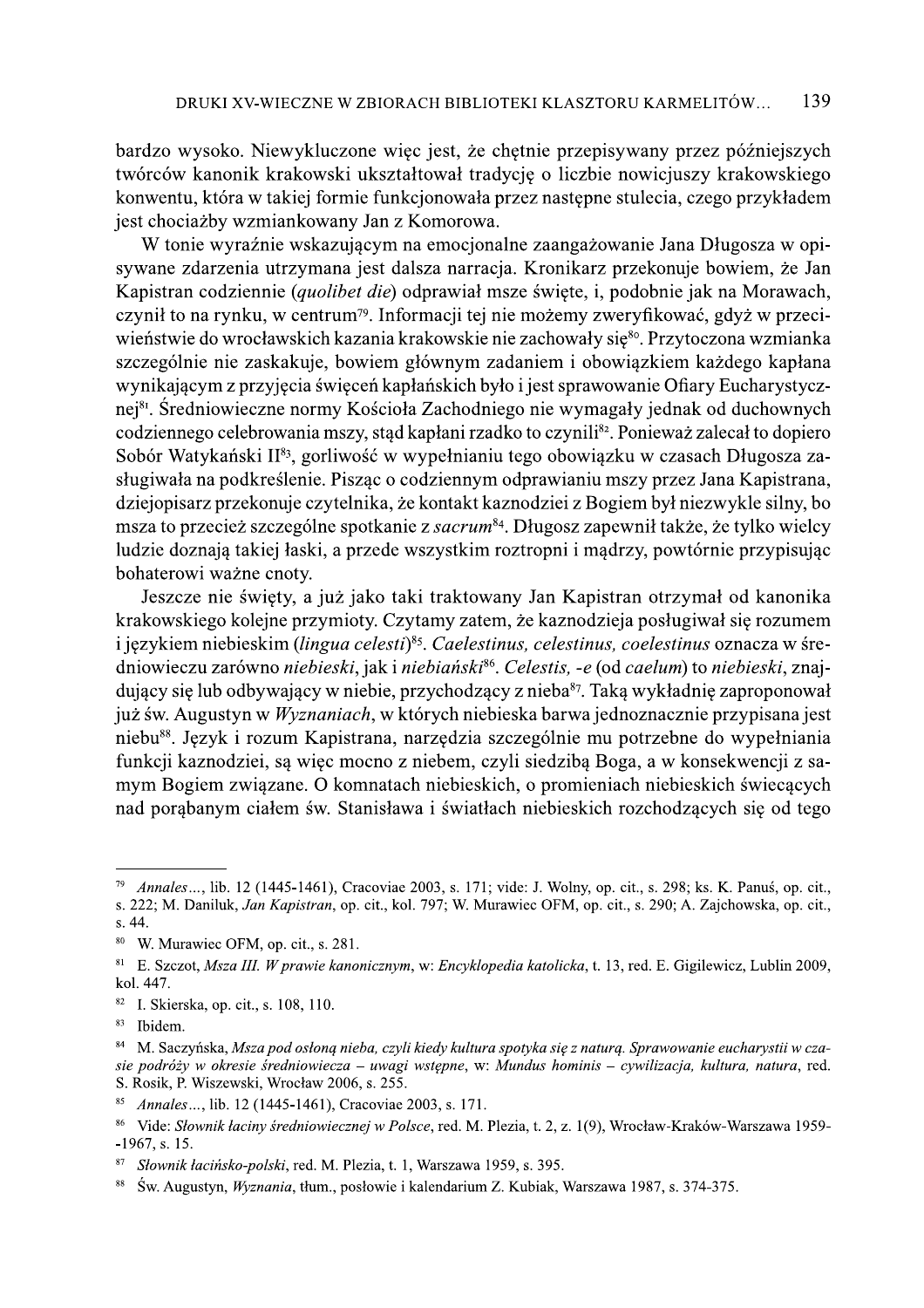ciała oraz niebieskiej mocy św. Dominika Długosz pisze w innych fragmentach dzieła<sup>89</sup>. Tego typu przykładów znajdziemy wiele, zwłaszcza w opowieściach o świętych. Do nich bowiem, jako mieszkańców nieba, podobnie jak do przyszłego świętego, Jana Kapistrana, określenie niebieski – niebiański szczególnie pasowało.

W Długoszowych relacjach o kaznodziei zastanawia także dwukrotne przywołanie świętego Augustyna. Pierwszy raz czyni to dziejopisarz opowiadając o przyjeździe Jana Kapistrana do Krakowa, co miało mieć miejsce właśnie *in die sancti Augustini*<sup>90</sup> – 28 sierpnia 1453 r.<sup>91</sup> i co zostało powtórzone kilka wersów niżej<sup>92</sup>. Ponieważ wrocławski kronikarz Piotr Eschenloer<sup>93</sup> wyznaczył pobyt kaznodziei we Wrocławiu do 31 sierpnia<sup>94</sup>, można zadać pytanie, czy data przybycia Kapistrana do Krakowa u Długosza jest za wczesna<sup>95</sup>. Czy tym samym niewłaściwa, a nawet celowa<sup>96</sup>? Kanonik krakowski bardzo chętnie wpisywał wielkie wydarzenia w dni świętych Kościoła katolickiego. Wynikało to ze średniowiecznych technik datacji, ale i przekonania, że czujne oko świętego przyczyni się do pomyślnego przebiegu zdarzeń<sup>97</sup>. Przykładem takiego myślenia jest prezentacja biskupa wrocławskiego, Przecława z Pogorzeli, w dołączonym do Kroniki książąt polskich tekście De institucione ecclesie Wratislaviensis, w którym najważniejsze momenty życia hierarchy wpisane są w dzień św. Gotharda, choć nie zawsze jest to zgodne z prawdą<sup>98</sup>. Na dowolnym operowaniu datami w opowieściach o świętych opiekunach Długosza przyłapał Stefan Krakowski. Według

<sup>89</sup> Annales ..., lib. 1, 2, Varsaviae 1964, s. 164; ibidem, lib. 3, 4, Varsaviae 1970, s. 137, 139; ibidem, lib. 5, 6, Varsaviae 1973, s. 229.

Annales..., lib. 12 (1445-1461), Cracoviae 2003, s. 171; tak samo Jan z Komorowa, Memoriale ordinis..., s. 168-169.

<sup>91</sup> 28 VIII to dies natalis św. Augustyna; vide: A. Pobóg-Lenartowicz, Kult świętych w śląskich klasztorach kanoników regularnych, w: Ecclesia et civitas. Kościół i życie religijne w mieście średniowiecznym, red. H. Manikowska, H. Zaremska, Warszawa 2002, s. 443. Jan Kapistran przebywał w Krakowie od 28 VIII 1453 r. do 14 V 1454 r., vide: M. Maciszewska, *Bernardyni a władze lokalne...*, s. 489; G. Maroń, op. cit., s. 149. O około ośmiu miesiącach czytamy w Kalendarzu krakowskim; vide: Calendarii Cracoviensis, wyd. W. Bruchnalski, w: Monumenta Poloniae Historica, t. VI, Kraków 1893, s. 673-674: intrat Cracoviam, ubi octo mensibus prope quolibet die predicavit.

 $92\,$ Annales..., lib. 12 (1445-1461), Cracoviae 2003, s. 172: Mansit autem in civitate Cracoviensi a die sancti Augustini.

<sup>93</sup> O działalności i dorobku pisarskim Piotra Eschenloera vide: W. Iwańczak, Piotr Eschenloer - świadek epoki, w: Tysiacletnie dziedzictwo kulturowe diecezji wrocławskiej, red. A. Barciak, Katowice 2000, s. 160-170, zwłaszcza ibidem, s. 161-163, 170, gdzie opinie o pisarstwie Eschenloera.

<sup>94</sup> Piotr Eschenloer nie był jednak świadkiem wydarzeń. Przybył do Wrocławia w 1455 r., a wiec w dwa lata po przyjeździe Jana Kapistrana do Polski, a kronika powstawała w latach sześćdziesiątych i z początkiem lat siedemdziesiatych XV stulecia, vide: W. Mrozowicz, Dziejopisarstwo średniowieczne we Wrocławiu, "Sobótka", 61/2006, z. 1, s. 16-17. O przybyciu Jana Kapistrana do Wrocławia vide: Kroniki Bernardynów poznańskich, oprac. S.B. Tomczak OFM, J. Wiesiołowski, Poznań 2002, s. 29; J. Drabina, Życie codzienne w miastach śląskich XIV i XV wieku, Opole 1991, s. 126. O pobycie kaznodziei we Wrocławiu vide: G. Maroń, op. cit., s. 146-149; o pobycie w Krakowie vide: ibidem, s. 149-153.

<sup>95</sup> Rozbiór krytyczny..., s. 59.

<sup>96</sup> Historycy asekuracyjnie twierdzą, że Jan Kapistran przebywał we Wrocławiu prawie do końca sierpnia, vide: W. Murawiec OFM, op. cit., s. 288.

<sup>97</sup> Vide: A. Barciak, Uwagi o konstrukcjach czasowych narracji historycznej Galla Anonima i Kosmasa, w: Piśmiennictwo Czech i Polski w średniowieczu i we wczesnej epoce nowożytnej, red. A. Barciak, W. Iwańczak, Katowice 2006, s. 71; M. Plezia, *Wstep, w: Anonim tzw. Gall, Kronika polska*, tłum. R. Grodecki, oprac. wstęp i przypisy M. Plezia, Wrocław-Warszawa-Kraków 1996, s. IX-X, gdzie o opiekuńczej roli św. Idziego wobec Bolesława Krzywoustego.

<sup>&</sup>lt;sup>98</sup> Vide: M. Cetwiński, "In die sancti Gothardi"; "Kronika książąt polskich" o biskupie Przecławie, w: Kościół i społeczeństwo..., s. 43-49.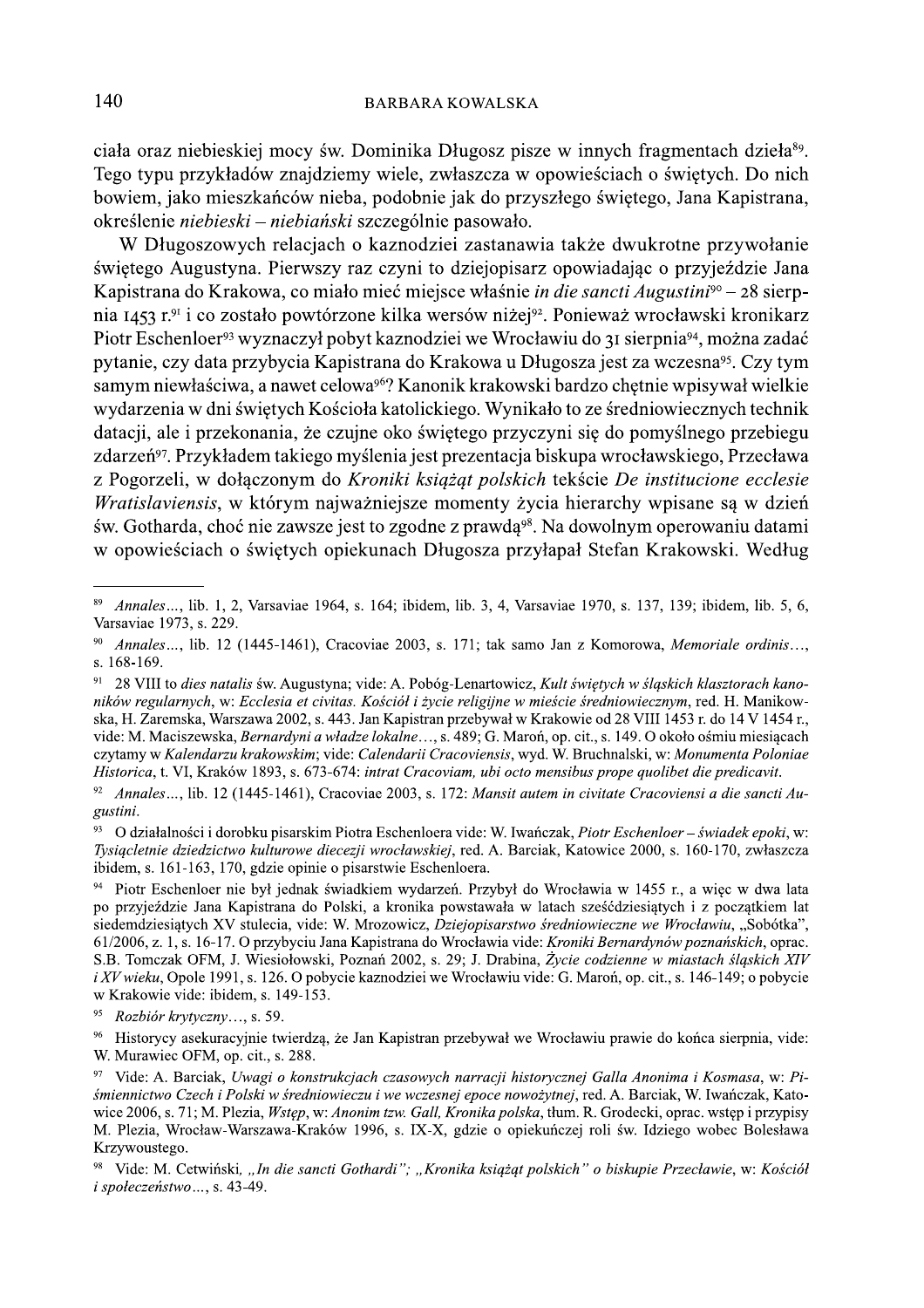historyka dziejopisarz mylnie zbudował chronologie najazdu Jadźwingów na Polskę w roku 1282, zakładając, że św. Michał Archanioł interweniuje jedynie w dni sobie poświęcone i zapominając tym samym, że jako patron rycerstwa ingeruje w walkę niezależnie od dnia swego święta<sup>99</sup>. Przywiązując więc szczególną wagę do opiekuńczej roli świętych Długosz zaakcentował dzień św. Augustyna, jakościowo bez zarzutu<sup>100</sup>, jako czas przybycia bohatera do Krakowa. Nie oznacza to jednak, że tym razem swobodnie operował historycznymi danymi i przesunął datę przybycia Kapistrana do Polski. Jako uczestnik zdarzeń nie mógł sobie raczej na to pozwolić. Pozwolił sobie natomiast na podkreślenie przekonania, że św. Augustyn doskonale nadawał się na opiekuna wielkiego kaznodziei. Uczynił to w innym miejscu dzieła porównując dwie wielkie postaci. Czytamy więc, że Kapistran, oddany sprawom wiary, quod velut alter beatissimus Augustinus (jak drugi święty Augustyn) spokojnie oddał ducha Panu<sup>101</sup>. Źródłowa bliskość świętego i przyszłego świętego także, a może zwłaszcza w momencie śmierci, wynika z przeświadczenia średniowiecznych twórców o łączności i wzajemnej pomocy istot będących najbliżej Boga i stanowiących *communio sanctorum*. Jest także wyrazem eschatologicznego pojmowania świętości jako wspólnoty wszystkich świętych, niezależnie od oficjalnego uznania przez Kościół<sup>102</sup>. Porównanie Kapistrana do św. Augustyna miało także, być może, swe podłoże w biograficznych podobieństwach wielkich postaci Kościoła, wśród których nawrócenie oraz życiowe zwroty były tymi najważniejszymi<sup>103</sup>. Wyraźna łączność widoczna jest natomiast w głoszonych przez obydwu świętych ideach, zwłaszcza fundamentalnej – idei jedności ludzkości, u Kapistrana Europy, prowadzącej do jedności Kościoła, a opartej na wizji Augustyna o idealnym państwie Bożym, harmonijnie rządzonym przez władzę duchową papieża i świecką cesarza<sup>104</sup>. Wyrażony przez Długosza zachwyt nad augustyńską koncepcją czasu i boskim nad nim panowaniem<sup>105</sup> wzmacnia przypuszczenie o świadomym przywoływaniu biskupa Hippony w relacjach o europejskim kaznodziei.

Długosz widzi więc w swym bohaterze człowieka szczególnie związanego z Bogiem i jego sługami, świętymi, bo przekonuje nas o tym kolejny rozdział opowiadający o walce Turków z chrześcijańskimi władcami o Belgrad w roku 1456<sup>106</sup>. Relacja zawiera szereg błędów faktograficznych i trudno jest precyzyjnie ustalić źródła, z których Długosz czerpał informacie, ale nie to nas w tym miejscu najbardziej interesuje<sup>107</sup>. Przypatrzmy się, w jaki

<sup>99</sup> Vide: S. Krakowski, Obrona pogranicza wschodniego Małopolski za Leszka Czarnego, "Zeszyty Naukowe UŁ. Nauki Humanistyczno-Społeczne", seria 1, 15/1960, s. 106.

<sup>&</sup>lt;sup>100</sup> Vide: B. Geremek, *Wyobraźnia czasowa polskiego dziejopisarstwa średniowiecznego*, "Studia Źródłoznawcze", 22/1977, s. 9.

<sup>&</sup>lt;sup>101</sup> Annales..., lib. 12 (1445-1461), Cracoviae 2003, s. 269.

<sup>&</sup>lt;sup>102</sup> Vide: M. Michalski, Kobiety i świętość w żywotach trzynastowiecznych księżnych polskich, Poznań 2004, s. 290-291.

<sup>&</sup>lt;sup>103</sup> Vide: W. Murawiec OFM, op. cit., s. 278.

<sup>&</sup>lt;sup>104</sup> Ibidem, s. 274; cf. Z. Kuderowicz, op. cit., s. 10-18. O idei "Christianitas" vide: ks. M.T. Zahajkiewicz, *Inte*gracyjna rola Kościoła w Polsce średniowiecznej, w: Pamietnik XV powszechnego zjazdu historyków polskich, t. 1 cz. 1, red. J. Staszewski, Gdańsk-Toruń 1995, s. 186-187.

<sup>105</sup> Annales..., lib. 12 (1445-1461), Cracoviae 2003, s. 112; o tych koncepcjach vide: Z. Kuderowicz, op. cit., s. 10- $-18.$ 

<sup>&</sup>lt;sup>106</sup> Annales..., lib. 12 (1445-1461), Cracoviae 2003, s. 253.

<sup>&</sup>lt;sup>107</sup> Wzmianke na temat misii belgradzkiej Kapistrana zawiera także żagańska kronika kanoników regularnych. vide: Catalogus abbatum Saganensium, wyd. G.A. Stenzel, w: Scriptores Rerum Silesiacarum, Bd. I, Breslau 1835, s. 332-334. Interpretacja tego fragmentu vide: K. Chmielewska, Slascy kanonicy regularni wobec konfliktów zbrojnych. Wojsko i wojna w średniowiecznych kronikach klasztornych, w: Kościół i społeczeństwo..., s. 203.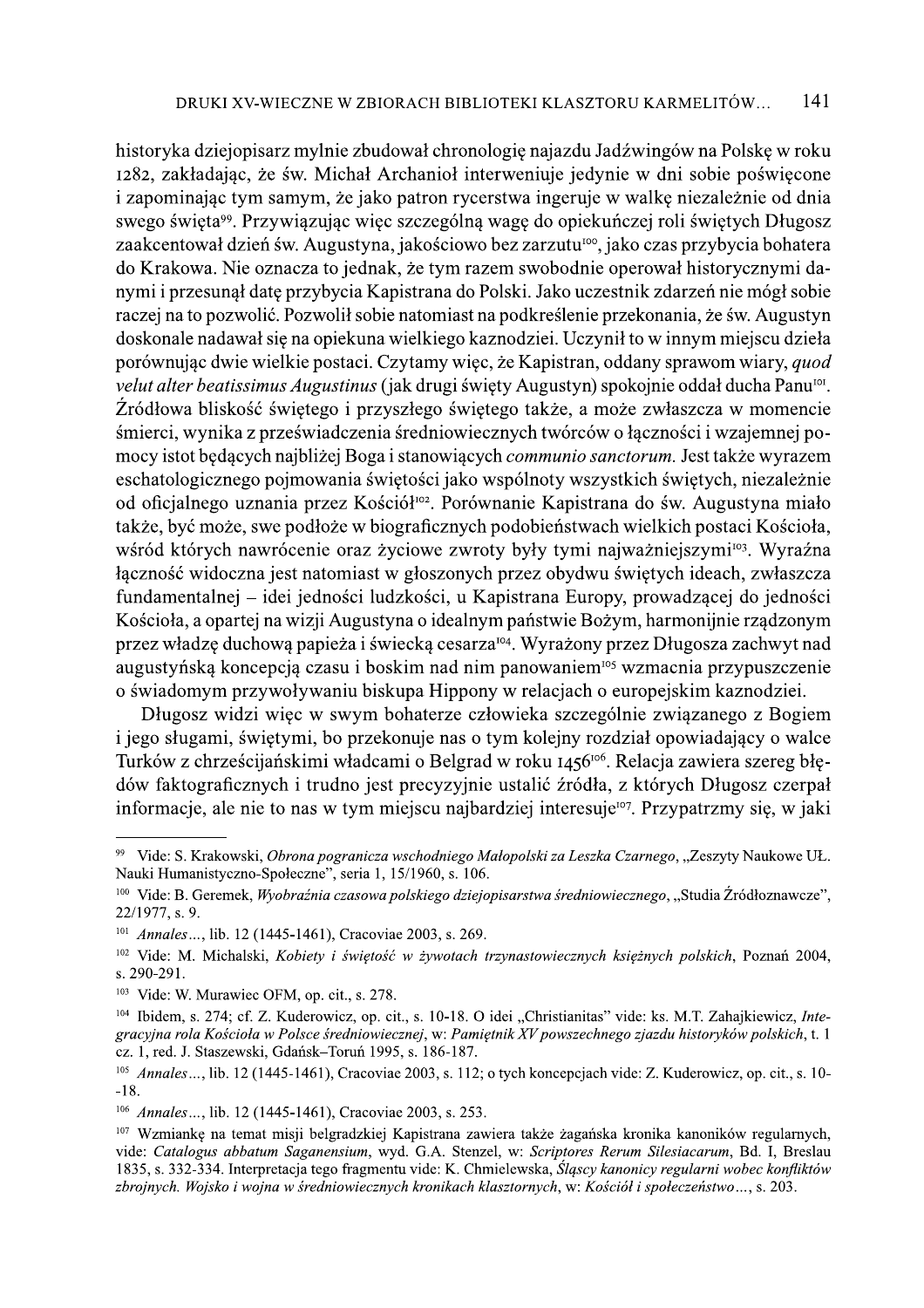## **BARBARA KOWALSKA**

sposób kronikarz zaprezentował bohatera zdarzeń. Jan Kapistran, mąż czcigodny i niezwykłej świętości (venerandus pater Iohannes Capistranus, vir singularis sanctitatis) i tym razem stał się w jego ocząch rzecznikiem boskiej woli, ponieważ zachęcał do uczestniczenia w wojnie<sup>108</sup>, wojnie sprawiedliwej<sup>109</sup>, co nie bez powodu zostało zaakcentowane. Sprawiedliwość pochodzi bowiem od Boga<sup>no</sup>, a wszyscy ci, którzy ją realizują, są wiernymi wyznawcami. Toteż kaznodzieja prośbami i łzami przekonywał o konieczności podjęcia walki<sup>m</sup>, stając się duchowym opiekunem całego przedsięwzięcia. Tylko w taki sposób, zachęcając do słusznej wojny, duchowny mógł w niej uczestniczyć. Łzy, które pojawią się jeszcze raz, tuż przed śmiercią Kapistrana i będą to znów jego łzy, potęgują nastrój – wyrażają pokorę i pogodzenie się z losem – zwłaszcza w momencie umierania. W trakcie walki sa natomiast wyrazem prośby, błagania o pomoc w ujarzmieniu niewiernych. Źródłem takiej postawy znów jest biblijna rzeczywistość, w której wielu bohaterów wylewało łzy, zanosząc błagania we własnej bądź cudzej sprawie<sup>112</sup>. W średniowieczu łzy były darem, stały się znakiem naśladowania Chrystusa, a od XI w. stanowiły wręcz kryterium świętości<sup>113</sup>. W bernardyńskich kazaniach typu pasyjnego, które bohater niejednokrotnie głosił, płacz występował ze szczególną częstotliwością ze wszystkimi wyrazami pokrewnymi. Wyrażał bowiem pozytywną religijną postawę<sup>114</sup>. Nie dziwi więc fakt dwukrotnego wpisania daru łez w źródłową biografię Jana Kapistrana.

Starcie z przeważającymi liczebnie Turkami było niezwykle zacięte – podaje dalej Długosz. Jan Kapistran zachęcał więc powatpiewających chrześcijan do walki, tłumacząc, że zwycięstwo nie zależy od wielkości wojska, lecz od postawy Chrystusowych rycerzy. Ich ufność i wiara w pomoc Boga zapewnia zwyciestwo z nieba (victoria de caelo)<sup>115</sup>. Wypowiadane przez rycerzy słowo *lesus* miało być bitewnym, paraliżującym przeciwników hasłem. Nieprzypadkowo towarzyszyło ono czynom Kapistrana, wszak kult imienia Jezus stał się stałym elementem bernardyńskiej pobożności, stąd wzywano je często podczas kazań jako przerywnik mający potęgować dramaturgię wydarzenia<sup>n6</sup>. Kaznodzieja był wielkim oredownikiem tego kultu<sup>117</sup>. Wraz z Bernardynem ze Sieny został nawet oskarżony o bałwo-

<sup>&</sup>lt;sup>108</sup> Annales..., lib. 12 (1445-1461), Cracoviae 2003, s. 254. O udziale Jana Kapistrana w krucjacie antytureckiej vide: ks. K. Panuś, op. cit., s. 183, 224; M. Cetwiński, Idee dziejopisarstwa wrocławskiego na progu czasów nowożytnych, w: eiusdem, Metamorfozy śląskie. Studia źródłoznawcze i historiograficzne, Częstochowa 2002, s. 196; M. Maciszewska, Klasztor bernardyński..., s. 23 (tam też literatura); M. Daniluk, op. cit., kol. 797.

<sup>&</sup>lt;sup>109</sup> O wojnie sprawiedliwej vide: Ph. Contamine, Wojna w średniowieczu, tłum. M. Czajka, Warszawa 1999, s. 291 i n; B. Kowalska, *Długoszowe pojmowanie wojny...*, s. 183-194.

<sup>&</sup>lt;sup>110</sup> Vide: Z. Ziembiński, O pojmowaniu sprawiedliwości, Lublin 1992, s. 22; M. Koczerska, op. cit., s. 136-138; L. Łbik, Pamięć podszyta tęsknotą. Król Kazimierz Wielki w legendach i podaniach ludowych, w: Kazimierz Wielki i jego państwo. W siedemsetną rocznicę urodzin ostatniego Piasta na tronie polskim, red. J. Maciejewski, T. Nowakowski, Bydgoszcz 2011, s. 204.

<sup>&</sup>lt;sup>111</sup> Annales..., lib. 12 (1445-1461), Cracoviae 2003, s. 253.

<sup>&</sup>lt;sup>112</sup> So 2, 3; Ps 126, 5; vide: G. Colzani, *Pokora*, w: *Encyklopedia chrześcijaństwa*, red. H. Witczyk, Kielce 2000, s. 568.

<sup>&</sup>lt;sup>113</sup> J. Le Goff, N. Truong, op. cit., s. 59-63. Maria Koczerska twierdzi, że łzy sa także wyrazem impulsywnej uczuciowości średniowiecza, vide: eadem, op. cit., s. 112.

<sup>&</sup>lt;sup>114</sup> A. Szulc, Reduc me in memoriam. Wokół nurtu pasyjnego średniowiecznych kazań bernardyńskich, w: Bernardyni na Śląsku..., s. 168.

<sup>&</sup>lt;sup>115</sup> Annales..., lib. 12 (1445-1461), Cracoviae 2003, s. 255.

 $^{116}$  Ks. W. Pazera, op. cit., s. 101; A. Lissowska, op. cit., s. 61; W. Murawiec OFM, op. cit, s. 292-293.

<sup>&</sup>lt;sup>117</sup> Co znalazło wyraz w ikonografii, vide: A.E. Obruśnik OFM, op. cit., s. 306-309, 317, 319.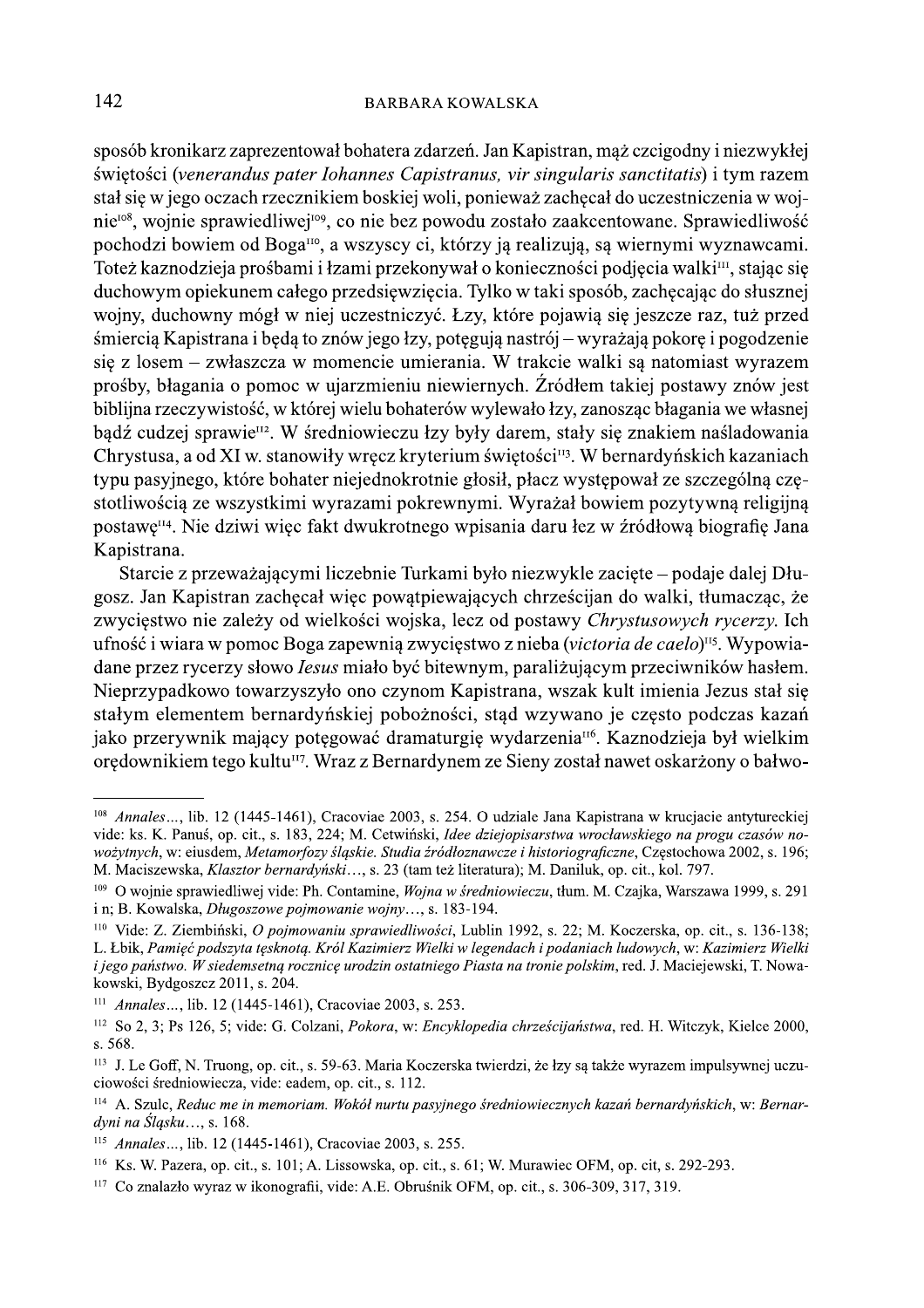chwalcze wzywanie imienia Jezus, ale zdołał obronić swe racje przed papieską komisją<sup>118</sup>. Kilkakrotnie wkomponowana w narrację trójka (infra triduum – w ciągu trzech dni, trini – trzykroć, tercia autem impugnacionis die – w trzecim dniu szturmu)<sup>119</sup>, święta liczba, która pojawia się w Rocznikach... w ważnych momentach życia chrześcijan, wzmocniła nastrój<sup>120</sup>. Mamy więc kolejny przykład średniowiecznej bitwy skonstruowanej według schematu<sup>121</sup>: innowiercy, źli ludzie, którzy niszczyli rodzime sacrum<sup>122</sup>, zostali pokonani dzięki boskiej interwencji objawionej tym razem poprzez działania sługi Bożego, Jana Kapistrana<sup>123</sup>. To on przyczynił się do wypełnienia Bożej sprawiedliwości<sup>124</sup>, która zajmuje w Długoszowych myślach miejsce szczególne<sup>125</sup>. Walkę kaznodziej z niewiernymi uwieczniła ikonografia. W wielu wyobrażeniach plastycznych u jego stóp widoczna jest postać Turka<sup>126</sup>.

Opis śmierci przyszłego świętego nie odbiega od średniowiecznych schematów. Długosz podał, że Jan Kapistran z powodu ubolewania nad śmiercią Jana Hunyadego sam popadł w chorobę. Trapiły go kamienie, ból brzucha, biegunka, gorączka i wywołane tym wszystkim ogólne osłabienie<sup>127</sup>. Nie dziwią tu przypisane Janowi ludzkie dolegliwości, wszak średniowieczny święty, a takim widział Kapistrana Długosz, był przecież człowiekiem z krwi i kości. Mimo że kaznodzieja martwił się o sprawy wiary, to jednak umierał spokojnie, pogodzony z losem. Pokora wobec boskich wyroków musiała być i tym razem podkreślona. Jego śmierć nastąpiła 23 października 1456 r. Pochowany zaś został w klasztorze franciszkańskim w Ujlak na Węgrzech (obecnie Ilok w Chorwacji)<sup>128</sup>. Zarówno data śmierci, jak i miejsce pochowania Kapistrana są bardzo ściśle przez Długosza podane<sup>129</sup>. Na tym ludzkie umieranie kaznodziei się kończy i zaczyna pośmiertna historia świętego. W niej natomiast nie może się obejść bez odpowiednich akcentów. Czytamy więc o przyjemnym i świetlanym ciele Kapistrana po śmierci i jego pośmiertnych uzdrowieniach. Znów podkreślone zostaje prorokowanie, dar ludzi niezwykłych<sup>130</sup>, do którego dochodziło jeszcze za życia bohatera oraz dar łez – to pożądane dopełnienie wizerunku świętego. A ten jest w Długoszowym dziele pełny. Jan Kapistran – kaznodzieja, głosiciel słowa Bożego, pokorny, pobożny, roztropny i mądry, człowiek będący wzorem do naśladowania, misjonarz i pogromca niewiernych, bojownik

<sup>&</sup>lt;sup>118</sup> Vide: W. Murawiec OFM, op. cit., s.  $279 - 280$ .

<sup>&</sup>lt;sup>119</sup> Annales..., lib. 12 (1445-1461), Cracoviae 2003, s. 255.

<sup>&</sup>lt;sup>120</sup> O symbolice trójki w kulturze chrześcijańskiej, vide: D. Forstner, op. cit., s. 43; A. Barciak, op. cit., s. 74; C.K. Święcki, Kultura piśmienna w Polsce średniowiecznej X-XII wiek, Warszawa 2010, s. 105.

<sup>&</sup>lt;sup>121</sup> Cf. P. Zmudzki, Opisy bitew ukazujące wojowników gotowych przyjąć swój los (przykłady słowiańskie XI--XIII w.), w: Sacrum. Obraz i funkcja w społeczeństwie średniowiecznym, red. J. Pysiak, A. Pieniądz-Skrzypczak, Warszawa 2005, s. 161.

<sup>&</sup>lt;sup>122</sup> Vide: E. Potkowski, Stereotyp heretyka-innowiercy w piśmiennictwie kaznodziejskim, w: Kultura elitarna a kultura masowa w Polsce późnego średniowiecza, red. B. Geremek, Wrocław 1978, s. 122-123 i n.; U. Borkowska, Treści ideowe w dziełach..., s. 17.

<sup>&</sup>lt;sup>123</sup> O walce o Belgrad vide: G. Maron, op. cit., s. 156-158.

<sup>&</sup>lt;sup>124</sup> U. Borkowska, *Treści ideowe w dziełach...*, s. 128.

 $125$  M. Koczerska, op. cit., s. 113.

<sup>&</sup>lt;sup>126</sup> M. Jacniacka, Jan Kapistran, II. W ikonografii, w: Encyklopedia katolicka, t. 7, red. S. Wielgus, Lublin 1997, kol. 798, 799; A.E. Obruśnik OFM, op. cit., s. 318, 322, 325.

<sup>&</sup>lt;sup>127</sup> Annales..., lib. 12 (1445-1461), Cracoviae 2003, s. 269: calculi iliumque pressura, febribus quottidianis et disenterie languore correptus; o schyłku życia i śmierci kaznodziei vide: G. Maroń, op. cit., s. 158-159.

<sup>&</sup>lt;sup>128</sup> A. Lissowska, op. cit., s. 53.

<sup>&</sup>lt;sup>129</sup> Rozbiór krytyczny..., s. 95.

<sup>&</sup>lt;sup>130</sup> B. Geremek, *O średniowieczu*, s. 425.